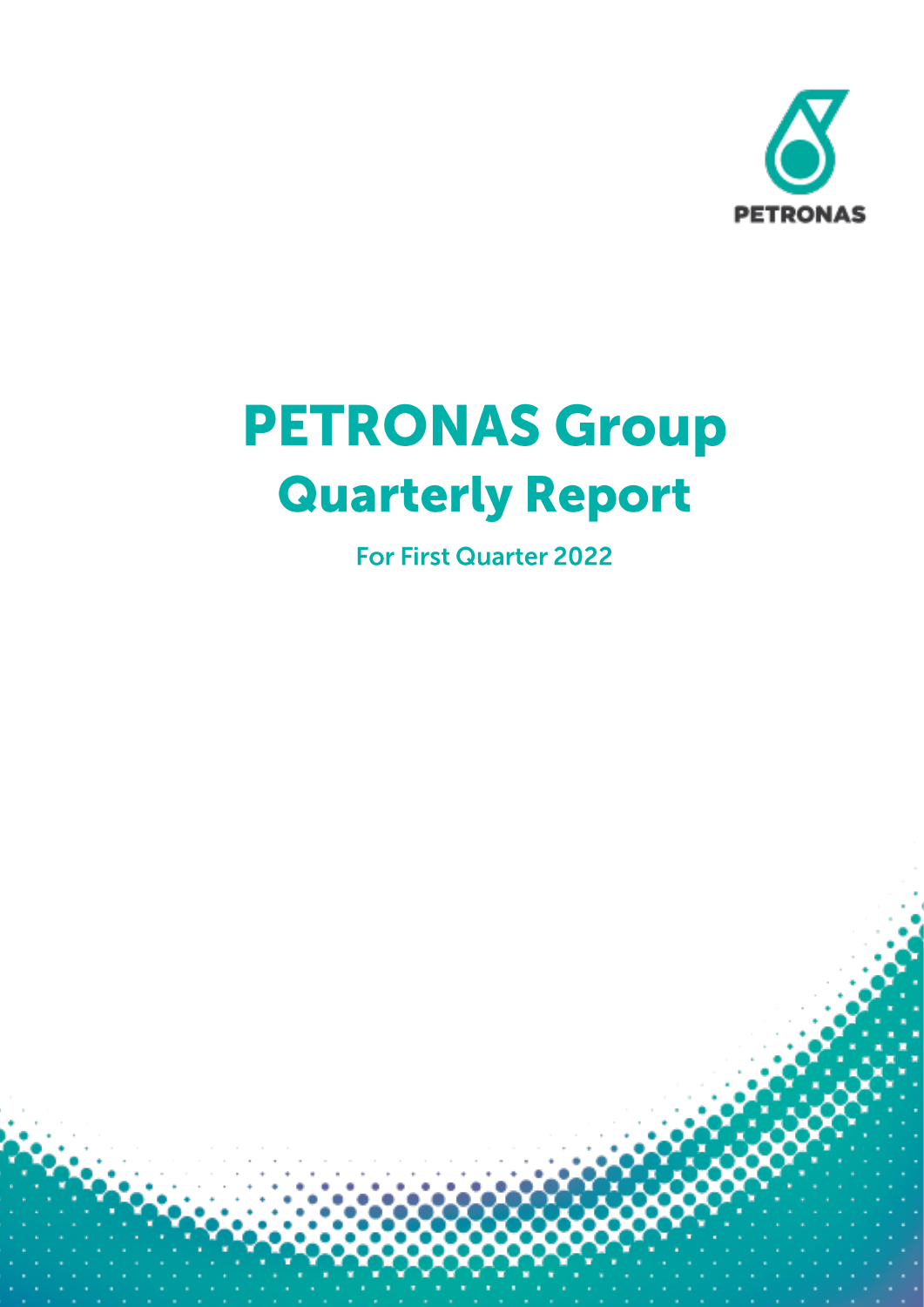PETROLIAM NASIONAL BERHAD (PETRONAS) (197401002911 (20076-K))

# QUARTERLY REPORT FOR FIRST QUARTER ENDED 31 MARCH 2022

The Board of Directors of Petroliam Nasional Berhad ("PETRONAS" or the "Company") is pleased to announce the following unaudited condensed consolidated financial statements of PETRONAS Group for the first quarter ended 31 March 2022 which should be read in conjunction with the accompanying explanatory notes on pages 7 to 25.

#### UNAUDITED CONDENSED CONSOLIDATED STATEMENT OF PROFIT OR LOSS AND OTHER COMPREHENSIVE INCOME

|                                                                                                              |           | Individual quarter ended<br>31 March |
|--------------------------------------------------------------------------------------------------------------|-----------|--------------------------------------|
|                                                                                                              | 2022      | 2021                                 |
| In RM Mil                                                                                                    |           | <b>Restated</b>                      |
| Revenue                                                                                                      | 78,750    | 52,546                               |
| Cost of revenue                                                                                              | (41, 488) | (33, 876)                            |
| <b>Gross profit</b>                                                                                          | 37,262    | 18,670                               |
| Selling and distribution expenses                                                                            | (2,076)   | (2.098)                              |
| Administration expenses                                                                                      | (2,839)   | (2.309)                              |
| Net (impairment losses)/reversal of impairment                                                               | (298)     | 183                                  |
| Other expenses                                                                                               | (1, 382)  | (849)                                |
| Other income                                                                                                 | 1,134     | 1,704                                |
| <b>Operating profit</b>                                                                                      | 31,801    | 15,301                               |
| Financing costs                                                                                              | (1,328)   | (1, 136)                             |
| Share of profit after tax and non-controlling interests of equity accounted associates and<br>joint ventures | 636       | 359                                  |
| <b>Profit before taxation</b>                                                                                | 31,109    | 14,524                               |
| Tax expense                                                                                                  | (7,674)   | (5,303)                              |
| <b>PROFIT FOR THE PERIOD</b>                                                                                 | 23,435    | 9,221                                |
| Other comprehensive income                                                                                   |           |                                      |
| Items that will not be reclassified subsequently to profit or loss                                           |           |                                      |
| Net changes in fair value of equity investments at fair value through other comprehensive<br>income ("OCI")  | (8)       |                                      |
| Items that may be reclassified subsequently to profit or loss                                                |           |                                      |
| Net movements from exchange differences                                                                      | 2,238     | 4,273                                |
| Cash flow hedge                                                                                              | (110)     | 1,023                                |
| Others                                                                                                       | 73        | 34                                   |
| Total other comprehensive income for the period                                                              | 2,193     | 5.330                                |
| <b>TOTAL COMPREHENSIVE INCOME FOR THE PERIOD</b>                                                             | 25,628    | 14,551                               |
| Profit attributable to:                                                                                      |           |                                      |
| Shareholders of the Company                                                                                  | 20,887    | 7.615                                |
| Non-controlling interests                                                                                    | 2,548     | 1,606                                |
| <b>PROFIT FOR THE PERIOD</b>                                                                                 | 23,435    | 9,221                                |
|                                                                                                              |           |                                      |
| Total comprehensive income attributable to:                                                                  |           |                                      |
| Shareholders of the Company                                                                                  | 22,514    | 12.035                               |
| Non-controlling interests                                                                                    | 3,114     | 2,516                                |
| <b>TOTAL COMPREHENSIVE INCOME FOR THE PERIOD</b>                                                             | 25,628    | 14,551                               |
|                                                                                                              |           |                                      |

 $1$ Includes certain amount relating to write-back and write-off of assets.

*The unaudited condensed consolidated statement of profit or loss and other comprehensive income should be read in conjunction with the accompanying explanatory notes attached to these condensed consolidated financial statements.*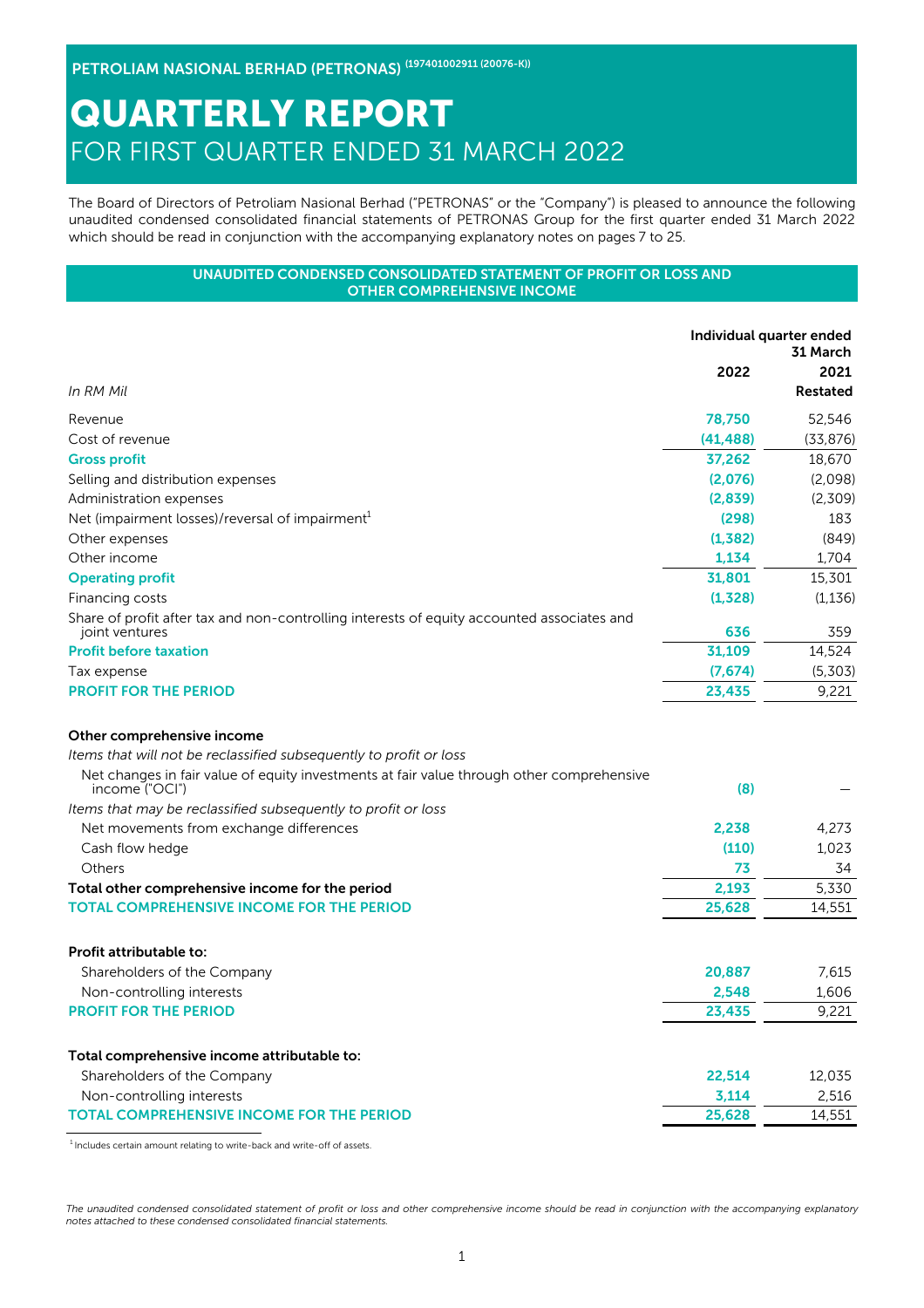### UNAUDITED CONDENSED CONSOLIDATED STATEMENT OF FINANCIAL POSITION

|                                                          | As at            | As at               |
|----------------------------------------------------------|------------------|---------------------|
|                                                          | 31 March<br>2022 | 31 December<br>2021 |
| In RM Mil                                                |                  | Restated            |
| <b>ASSETS</b>                                            |                  |                     |
| Property, plant and equipment                            | 283,735          | 284,613             |
| Investment properties and land held for development      | 13,082           | 13,167              |
| Investments in associates and joint ventures             | 8,229            | 7,461               |
| Intangible assets                                        | 20,519           | 19,394              |
| Long-term receivables                                    | 35,793           | 33,751              |
| Fund and other investments                               | 3,124            | 2,955               |
| Deferred tax assets                                      | 21,242           | 20,983              |
| <b>TOTAL NON-CURRENT ASSETS</b>                          | 385,724          | 382,324             |
| Trade and other inventories                              | 18,922           | 14,477              |
| Trade and other receivables                              | 50,019           | 48,324              |
| Fund and other investments                               | 10,271           | 10,479              |
| Cash and cash equivalents                                | 183,966          | 164,556             |
|                                                          | 263,178          | 237,836             |
| Assets classified as held for sale                       | 3,406            | 14,791              |
| <b>TOTAL CURRENT ASSETS</b>                              | 266,584          | 252,627             |
| <b>TOTAL ASSETS</b>                                      | 652,308          | 634,951             |
| <b>EQUITY</b>                                            |                  |                     |
| Share capital                                            | 100              | 100                 |
| Reserves                                                 | 348,291          | 350,703             |
| Total equity attributable to shareholders of the Company | 348,391          | 350,803             |
| Non-controlling interests                                | 53,896           | 53,484              |
| <b>TOTAL EQUITY</b>                                      | 402,287          | 404,287             |
| <b>LIABILITIES</b>                                       |                  |                     |
| Borrowings                                               | 87,903           | 86,619              |
| Deferred tax liabilities                                 | 10,154           | 9,543               |
| Other long-term liabilities and provisions               | 51,359           | 50,620              |
| <b>TOTAL NON-CURRENT LIABILITIES</b>                     | 149,416          | 146,782             |
| Trade and other payables                                 | 50,035           | 51,825              |
| Borrowings                                               | 15,738           | 21,212              |
| Taxation                                                 | 10,968           | 6,913               |
| Dividend payable                                         | 22,000           |                     |
|                                                          | 98,741           | 79,950              |
| Liabilities classified as held for sale                  | 1,864            | 3,932               |
| <b>TOTAL CURRENT LIABILITIES</b>                         | 100,605          | 83,882              |
| <b>TOTAL LIABILITIES</b>                                 | 250,021          | 230,664             |
| <b>TOTAL EQUITY AND LIABILITIES</b>                      | 652,308          | 634,951             |

*The unaudited condensed consolidated statement of financial position should be read in conjunction with the accompanying explanatory notes attached to these condensed consolidated financial statements.*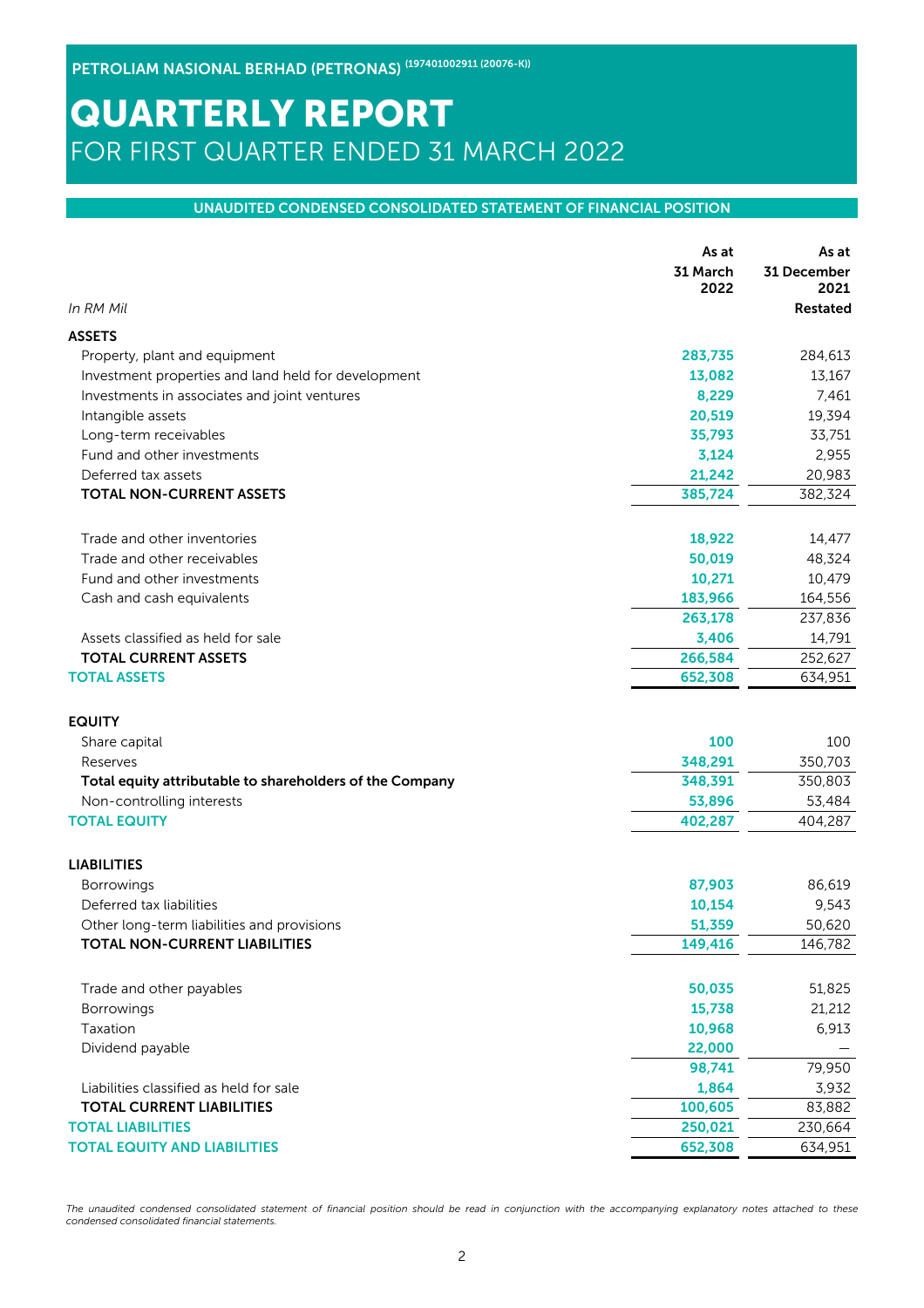#### UNAUDITED CONDENSED CONSOLIDATED STATEMENT OF CHANGES IN EQUITY

| Non-distributable<br><b>Fair Value</b><br>Capital<br>Foreign<br>Currency<br>and<br>through<br><b>Share</b><br>Translation<br><b>OCI</b><br>Other<br>Hedging<br>In RM Mil<br>Capital<br>Reserve<br><b>Reserve</b><br>Reserve<br><b>Reserves</b><br>Individual quarter ended 31 March 2022<br>Balance at 1 January 2022<br>- As previously reported<br>100<br>15,838<br>33,370<br>574<br>(1,608)<br>- Effect of Amendments to MFRS 116<br>15,838<br>33,370<br>At 1 January 2022, restated<br>100<br>574<br>(1,608)<br>Net changes of equity investments at fair value<br>through OCI:<br>- Changes in fair value<br>(8)<br>Net movements from exchange differences<br>1,930<br>Cash flow hedge <sup>2</sup><br>(364)<br>69<br>69<br>1,930<br>(8)<br>period, net of tax<br>(364)<br>69<br>1,930<br>(8)<br>(364)<br>period<br>100<br>15,907<br>35,300<br>566<br>(1,972)<br>Individual quarter ended 31 March 2021<br>Balance at 1 January 2021<br>100<br>- As previously reported<br>15,685<br>30,557<br>(65)<br>(1, 221)<br>- Effect of Amendments to MFRS 116<br>100<br>15,685<br>30,557<br>(65)<br>(1, 221)<br>At 1 January 2021, restated<br>through OCI:<br>- Changes in fair value<br>Net movements from exchange differences<br>3,547<br>Cash flow hedge<br>860<br>Others<br>13<br>Total other comprehensive income for the<br>860<br>period, net of tax<br>13<br>3,547<br>Profit for the period<br>Total comprehensive income for the period<br>3,547<br>13<br>860<br>Changes in ownership interest in subsidiaries<br>a subsidiary<br>Dividends<br><b>Total transactions with shareholders</b><br>Balance at 31 March 2021<br>100<br>15,698<br>34,104<br>(65)<br>(361) |                                                 |  | Attributable to shareholders of the Company |  |
|-----------------------------------------------------------------------------------------------------------------------------------------------------------------------------------------------------------------------------------------------------------------------------------------------------------------------------------------------------------------------------------------------------------------------------------------------------------------------------------------------------------------------------------------------------------------------------------------------------------------------------------------------------------------------------------------------------------------------------------------------------------------------------------------------------------------------------------------------------------------------------------------------------------------------------------------------------------------------------------------------------------------------------------------------------------------------------------------------------------------------------------------------------------------------------------------------------------------------------------------------------------------------------------------------------------------------------------------------------------------------------------------------------------------------------------------------------------------------------------------------------------------------------------------------------------------------------------------------------------------------------------------------------------------------------|-------------------------------------------------|--|---------------------------------------------|--|
|                                                                                                                                                                                                                                                                                                                                                                                                                                                                                                                                                                                                                                                                                                                                                                                                                                                                                                                                                                                                                                                                                                                                                                                                                                                                                                                                                                                                                                                                                                                                                                                                                                                                             |                                                 |  |                                             |  |
|                                                                                                                                                                                                                                                                                                                                                                                                                                                                                                                                                                                                                                                                                                                                                                                                                                                                                                                                                                                                                                                                                                                                                                                                                                                                                                                                                                                                                                                                                                                                                                                                                                                                             |                                                 |  |                                             |  |
|                                                                                                                                                                                                                                                                                                                                                                                                                                                                                                                                                                                                                                                                                                                                                                                                                                                                                                                                                                                                                                                                                                                                                                                                                                                                                                                                                                                                                                                                                                                                                                                                                                                                             |                                                 |  |                                             |  |
|                                                                                                                                                                                                                                                                                                                                                                                                                                                                                                                                                                                                                                                                                                                                                                                                                                                                                                                                                                                                                                                                                                                                                                                                                                                                                                                                                                                                                                                                                                                                                                                                                                                                             |                                                 |  |                                             |  |
|                                                                                                                                                                                                                                                                                                                                                                                                                                                                                                                                                                                                                                                                                                                                                                                                                                                                                                                                                                                                                                                                                                                                                                                                                                                                                                                                                                                                                                                                                                                                                                                                                                                                             |                                                 |  |                                             |  |
|                                                                                                                                                                                                                                                                                                                                                                                                                                                                                                                                                                                                                                                                                                                                                                                                                                                                                                                                                                                                                                                                                                                                                                                                                                                                                                                                                                                                                                                                                                                                                                                                                                                                             |                                                 |  |                                             |  |
|                                                                                                                                                                                                                                                                                                                                                                                                                                                                                                                                                                                                                                                                                                                                                                                                                                                                                                                                                                                                                                                                                                                                                                                                                                                                                                                                                                                                                                                                                                                                                                                                                                                                             |                                                 |  |                                             |  |
|                                                                                                                                                                                                                                                                                                                                                                                                                                                                                                                                                                                                                                                                                                                                                                                                                                                                                                                                                                                                                                                                                                                                                                                                                                                                                                                                                                                                                                                                                                                                                                                                                                                                             |                                                 |  |                                             |  |
|                                                                                                                                                                                                                                                                                                                                                                                                                                                                                                                                                                                                                                                                                                                                                                                                                                                                                                                                                                                                                                                                                                                                                                                                                                                                                                                                                                                                                                                                                                                                                                                                                                                                             |                                                 |  |                                             |  |
|                                                                                                                                                                                                                                                                                                                                                                                                                                                                                                                                                                                                                                                                                                                                                                                                                                                                                                                                                                                                                                                                                                                                                                                                                                                                                                                                                                                                                                                                                                                                                                                                                                                                             |                                                 |  |                                             |  |
|                                                                                                                                                                                                                                                                                                                                                                                                                                                                                                                                                                                                                                                                                                                                                                                                                                                                                                                                                                                                                                                                                                                                                                                                                                                                                                                                                                                                                                                                                                                                                                                                                                                                             |                                                 |  |                                             |  |
|                                                                                                                                                                                                                                                                                                                                                                                                                                                                                                                                                                                                                                                                                                                                                                                                                                                                                                                                                                                                                                                                                                                                                                                                                                                                                                                                                                                                                                                                                                                                                                                                                                                                             |                                                 |  |                                             |  |
|                                                                                                                                                                                                                                                                                                                                                                                                                                                                                                                                                                                                                                                                                                                                                                                                                                                                                                                                                                                                                                                                                                                                                                                                                                                                                                                                                                                                                                                                                                                                                                                                                                                                             | Others                                          |  |                                             |  |
|                                                                                                                                                                                                                                                                                                                                                                                                                                                                                                                                                                                                                                                                                                                                                                                                                                                                                                                                                                                                                                                                                                                                                                                                                                                                                                                                                                                                                                                                                                                                                                                                                                                                             | Total other comprehensive income/(loss) for the |  |                                             |  |
|                                                                                                                                                                                                                                                                                                                                                                                                                                                                                                                                                                                                                                                                                                                                                                                                                                                                                                                                                                                                                                                                                                                                                                                                                                                                                                                                                                                                                                                                                                                                                                                                                                                                             | Profit for the period                           |  |                                             |  |
|                                                                                                                                                                                                                                                                                                                                                                                                                                                                                                                                                                                                                                                                                                                                                                                                                                                                                                                                                                                                                                                                                                                                                                                                                                                                                                                                                                                                                                                                                                                                                                                                                                                                             | Total comprehensive income/(loss) for the       |  |                                             |  |
|                                                                                                                                                                                                                                                                                                                                                                                                                                                                                                                                                                                                                                                                                                                                                                                                                                                                                                                                                                                                                                                                                                                                                                                                                                                                                                                                                                                                                                                                                                                                                                                                                                                                             | Changes in ownership interests in subsidiaries  |  |                                             |  |
|                                                                                                                                                                                                                                                                                                                                                                                                                                                                                                                                                                                                                                                                                                                                                                                                                                                                                                                                                                                                                                                                                                                                                                                                                                                                                                                                                                                                                                                                                                                                                                                                                                                                             | Dividends                                       |  |                                             |  |
|                                                                                                                                                                                                                                                                                                                                                                                                                                                                                                                                                                                                                                                                                                                                                                                                                                                                                                                                                                                                                                                                                                                                                                                                                                                                                                                                                                                                                                                                                                                                                                                                                                                                             | <b>Total transactions with shareholders</b>     |  |                                             |  |
|                                                                                                                                                                                                                                                                                                                                                                                                                                                                                                                                                                                                                                                                                                                                                                                                                                                                                                                                                                                                                                                                                                                                                                                                                                                                                                                                                                                                                                                                                                                                                                                                                                                                             | Balance at 31 March 2022                        |  |                                             |  |
|                                                                                                                                                                                                                                                                                                                                                                                                                                                                                                                                                                                                                                                                                                                                                                                                                                                                                                                                                                                                                                                                                                                                                                                                                                                                                                                                                                                                                                                                                                                                                                                                                                                                             |                                                 |  |                                             |  |
|                                                                                                                                                                                                                                                                                                                                                                                                                                                                                                                                                                                                                                                                                                                                                                                                                                                                                                                                                                                                                                                                                                                                                                                                                                                                                                                                                                                                                                                                                                                                                                                                                                                                             |                                                 |  |                                             |  |
|                                                                                                                                                                                                                                                                                                                                                                                                                                                                                                                                                                                                                                                                                                                                                                                                                                                                                                                                                                                                                                                                                                                                                                                                                                                                                                                                                                                                                                                                                                                                                                                                                                                                             |                                                 |  |                                             |  |
|                                                                                                                                                                                                                                                                                                                                                                                                                                                                                                                                                                                                                                                                                                                                                                                                                                                                                                                                                                                                                                                                                                                                                                                                                                                                                                                                                                                                                                                                                                                                                                                                                                                                             |                                                 |  |                                             |  |
|                                                                                                                                                                                                                                                                                                                                                                                                                                                                                                                                                                                                                                                                                                                                                                                                                                                                                                                                                                                                                                                                                                                                                                                                                                                                                                                                                                                                                                                                                                                                                                                                                                                                             |                                                 |  |                                             |  |
|                                                                                                                                                                                                                                                                                                                                                                                                                                                                                                                                                                                                                                                                                                                                                                                                                                                                                                                                                                                                                                                                                                                                                                                                                                                                                                                                                                                                                                                                                                                                                                                                                                                                             | Net changes of equity investments at fair value |  |                                             |  |
|                                                                                                                                                                                                                                                                                                                                                                                                                                                                                                                                                                                                                                                                                                                                                                                                                                                                                                                                                                                                                                                                                                                                                                                                                                                                                                                                                                                                                                                                                                                                                                                                                                                                             |                                                 |  |                                             |  |
|                                                                                                                                                                                                                                                                                                                                                                                                                                                                                                                                                                                                                                                                                                                                                                                                                                                                                                                                                                                                                                                                                                                                                                                                                                                                                                                                                                                                                                                                                                                                                                                                                                                                             |                                                 |  |                                             |  |
|                                                                                                                                                                                                                                                                                                                                                                                                                                                                                                                                                                                                                                                                                                                                                                                                                                                                                                                                                                                                                                                                                                                                                                                                                                                                                                                                                                                                                                                                                                                                                                                                                                                                             |                                                 |  |                                             |  |
|                                                                                                                                                                                                                                                                                                                                                                                                                                                                                                                                                                                                                                                                                                                                                                                                                                                                                                                                                                                                                                                                                                                                                                                                                                                                                                                                                                                                                                                                                                                                                                                                                                                                             |                                                 |  |                                             |  |
|                                                                                                                                                                                                                                                                                                                                                                                                                                                                                                                                                                                                                                                                                                                                                                                                                                                                                                                                                                                                                                                                                                                                                                                                                                                                                                                                                                                                                                                                                                                                                                                                                                                                             |                                                 |  |                                             |  |
|                                                                                                                                                                                                                                                                                                                                                                                                                                                                                                                                                                                                                                                                                                                                                                                                                                                                                                                                                                                                                                                                                                                                                                                                                                                                                                                                                                                                                                                                                                                                                                                                                                                                             |                                                 |  |                                             |  |
|                                                                                                                                                                                                                                                                                                                                                                                                                                                                                                                                                                                                                                                                                                                                                                                                                                                                                                                                                                                                                                                                                                                                                                                                                                                                                                                                                                                                                                                                                                                                                                                                                                                                             |                                                 |  |                                             |  |
|                                                                                                                                                                                                                                                                                                                                                                                                                                                                                                                                                                                                                                                                                                                                                                                                                                                                                                                                                                                                                                                                                                                                                                                                                                                                                                                                                                                                                                                                                                                                                                                                                                                                             |                                                 |  |                                             |  |
|                                                                                                                                                                                                                                                                                                                                                                                                                                                                                                                                                                                                                                                                                                                                                                                                                                                                                                                                                                                                                                                                                                                                                                                                                                                                                                                                                                                                                                                                                                                                                                                                                                                                             | Redemption of redeemable preference shares in   |  |                                             |  |
|                                                                                                                                                                                                                                                                                                                                                                                                                                                                                                                                                                                                                                                                                                                                                                                                                                                                                                                                                                                                                                                                                                                                                                                                                                                                                                                                                                                                                                                                                                                                                                                                                                                                             |                                                 |  |                                             |  |
|                                                                                                                                                                                                                                                                                                                                                                                                                                                                                                                                                                                                                                                                                                                                                                                                                                                                                                                                                                                                                                                                                                                                                                                                                                                                                                                                                                                                                                                                                                                                                                                                                                                                             |                                                 |  |                                             |  |
|                                                                                                                                                                                                                                                                                                                                                                                                                                                                                                                                                                                                                                                                                                                                                                                                                                                                                                                                                                                                                                                                                                                                                                                                                                                                                                                                                                                                                                                                                                                                                                                                                                                                             |                                                 |  |                                             |  |

*continue to next page*

 $2$  Includes RM1,117 million relating to cost of hedging reserve during the period.

*The unaudited condensed consolidated statement of changes in equity should be read in conjunction with the accompanying explanatory notes attached to these condensed consolidated financial statements.*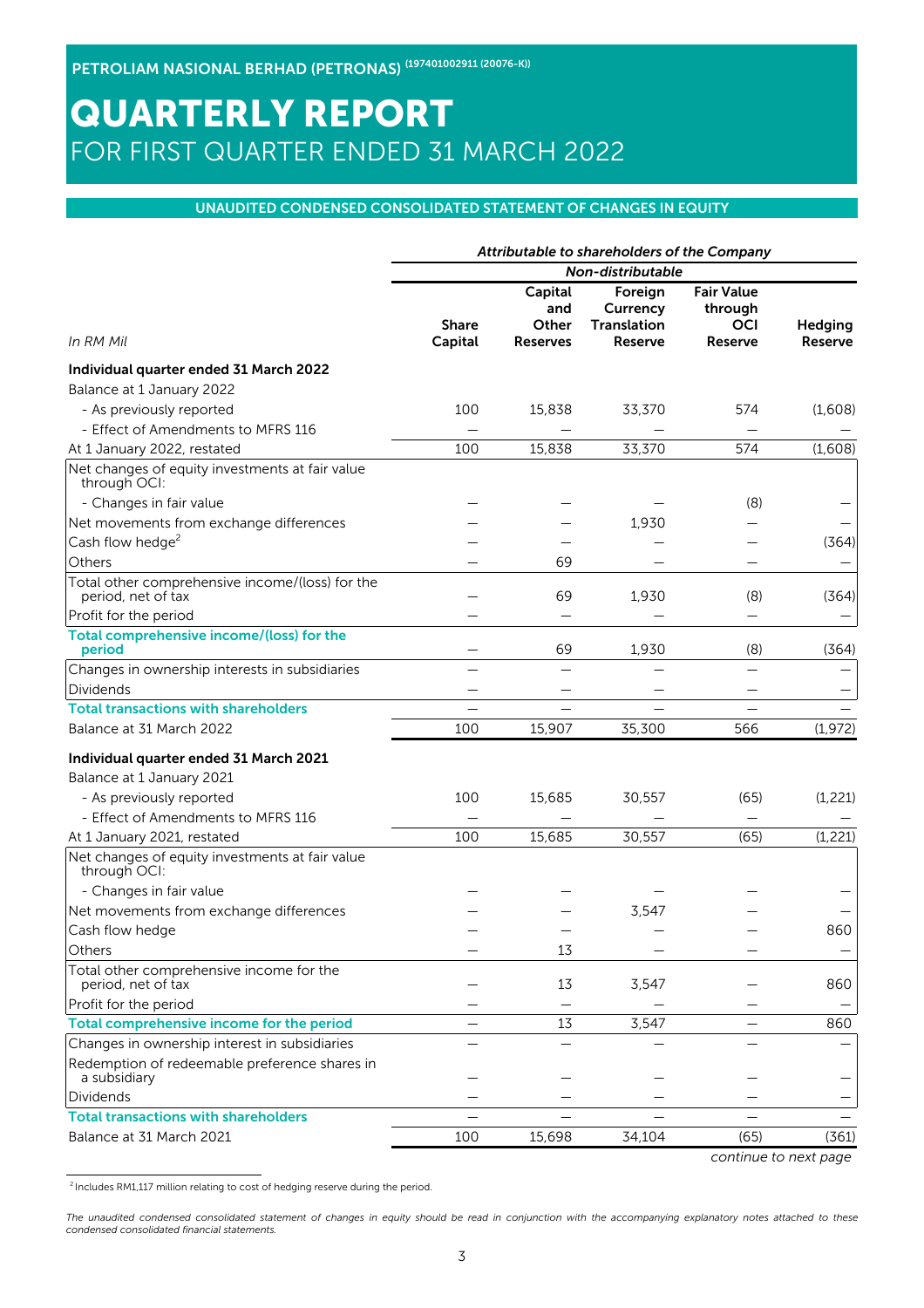### UNAUDITED CONDENSED CONSOLIDATED STATEMENT OF CHANGES IN EQUITY (continued)

|                                                                       | Attributable to shareholders of<br>the Company |                                   |           |                                 |                        |
|-----------------------------------------------------------------------|------------------------------------------------|-----------------------------------|-----------|---------------------------------|------------------------|
|                                                                       |                                                | <b>Distributable</b>              |           |                                 |                        |
|                                                                       |                                                |                                   |           | Non-                            |                        |
| In RM Mil                                                             | General<br><b>Reserve</b>                      | <b>Retained</b><br><b>Profits</b> | Total     | Controlling<br><b>Interests</b> | Total<br><b>Equity</b> |
| Individual quarter ended 31 March 2022                                |                                                |                                   |           |                                 |                        |
| Balance at 1 January 2022                                             |                                                |                                   |           |                                 |                        |
| - As previously reported                                              | 12,000                                         | 290,582                           | 350,856   | 53,484                          | 404,340                |
| - Effect of Amendments to MFRS 116                                    |                                                | (53)                              | (53)      |                                 | (53)                   |
| At 1 January 2022, restated                                           | 12,000                                         | 290,529                           | 350,803   | 53,484                          | 404,287                |
| Net changes of equity investments at fair value<br>through OCI:       |                                                |                                   |           |                                 |                        |
| - Changes in fair value                                               |                                                |                                   | (8)       |                                 | (8)                    |
| Net movements from exchange differences                               |                                                |                                   | 1,930     | 308                             | 2,238                  |
| Cash flow hedge <sup>2</sup>                                          |                                                |                                   | (364)     | 254                             | (110)                  |
| Others                                                                |                                                |                                   | 69        | 4                               | 73                     |
| Total other comprehensive income/(loss) for the<br>period, net of tax |                                                |                                   | 1,627     | 566                             | 2,193                  |
| Profit for the period                                                 |                                                | 20,887                            | 20,887    | 2,548                           | 23,435                 |
| Total comprehensive income/(loss) for the<br>period                   |                                                | 20,887                            | 22,514    | 3,114                           | 25,628                 |
| Changes in ownership interests in subsidiaries                        |                                                | 74                                | 74        | (68)                            | 6                      |
| Dividends                                                             |                                                | (25,000)                          | (25,000)  | (2,634)                         | (27, 634)              |
| <b>Total transactions with shareholders</b>                           |                                                | (24, 926)                         | (24, 926) | (2,702)                         | (27, 628)              |
| Balance at 31 March 2022                                              | 12,000                                         | 286,490                           | 348,391   | 53,896                          | 402,287                |
| Individual quarter ended 31 March 2021                                |                                                |                                   |           |                                 |                        |
| Balance at 1 January 2021                                             |                                                |                                   |           |                                 |                        |
| - As previously reported                                              | 12,000                                         | 273,565                           | 330,621   | 50,413                          | 381,034                |
| - Effect of Amendments to MFRS 116                                    |                                                | (2,322)                           | (2,322)   |                                 | (2,322)                |
| At 1 January 2021, restated                                           | 12,000                                         | 271,243                           | 328,299   | 50,413                          | 378,712                |
| Net changes of equity investments at fair value<br>through OCI:       |                                                |                                   |           |                                 |                        |
| - Changes in fair value                                               |                                                |                                   |           |                                 |                        |
| Net movements from exchange differences                               |                                                |                                   | 3,547     | 726                             | 4,273                  |
| Cash flow hedge                                                       |                                                |                                   | 860       | 163                             | 1,023                  |
| Others                                                                |                                                |                                   | 13        | 21                              | 34                     |
| Total other comprehensive income for the<br>period, net of tax        |                                                |                                   | 4,420     | 910                             | 5,330                  |
| Profit for the period                                                 |                                                | 7,615                             | 7,615     | 1,606                           | 9,221                  |
| Total comprehensive income for the period                             |                                                | 7,615                             | 12,035    | 2,516                           | 14,551                 |
| Changes in ownership interest in subsidiaries                         |                                                |                                   |           | (13)                            | (13)                   |
| Redemption of redeemable preference shares in<br>a subsidiary         |                                                |                                   |           | (4)                             | (4)                    |
| Dividends                                                             |                                                | (18,000)                          | (18,000)  | (1, 218)                        | (19, 218)              |
| <b>Total transactions with shareholders</b>                           |                                                | (18,000)                          | (18,000)  | (1, 235)                        | (19, 235)              |
| Balance at 31 March 2021                                              | 12,000                                         | 260,858                           | 322,334   | 51,694                          | 374,028                |

*continued from previous page*

 $2$  Includes RM1,117 million relating to cost of hedging reserve during the period.

*The unaudited condensed consolidated statement of changes in equity should be read in conjunction with the accompanying explanatory notes attached to these condensed consolidated financial statements.*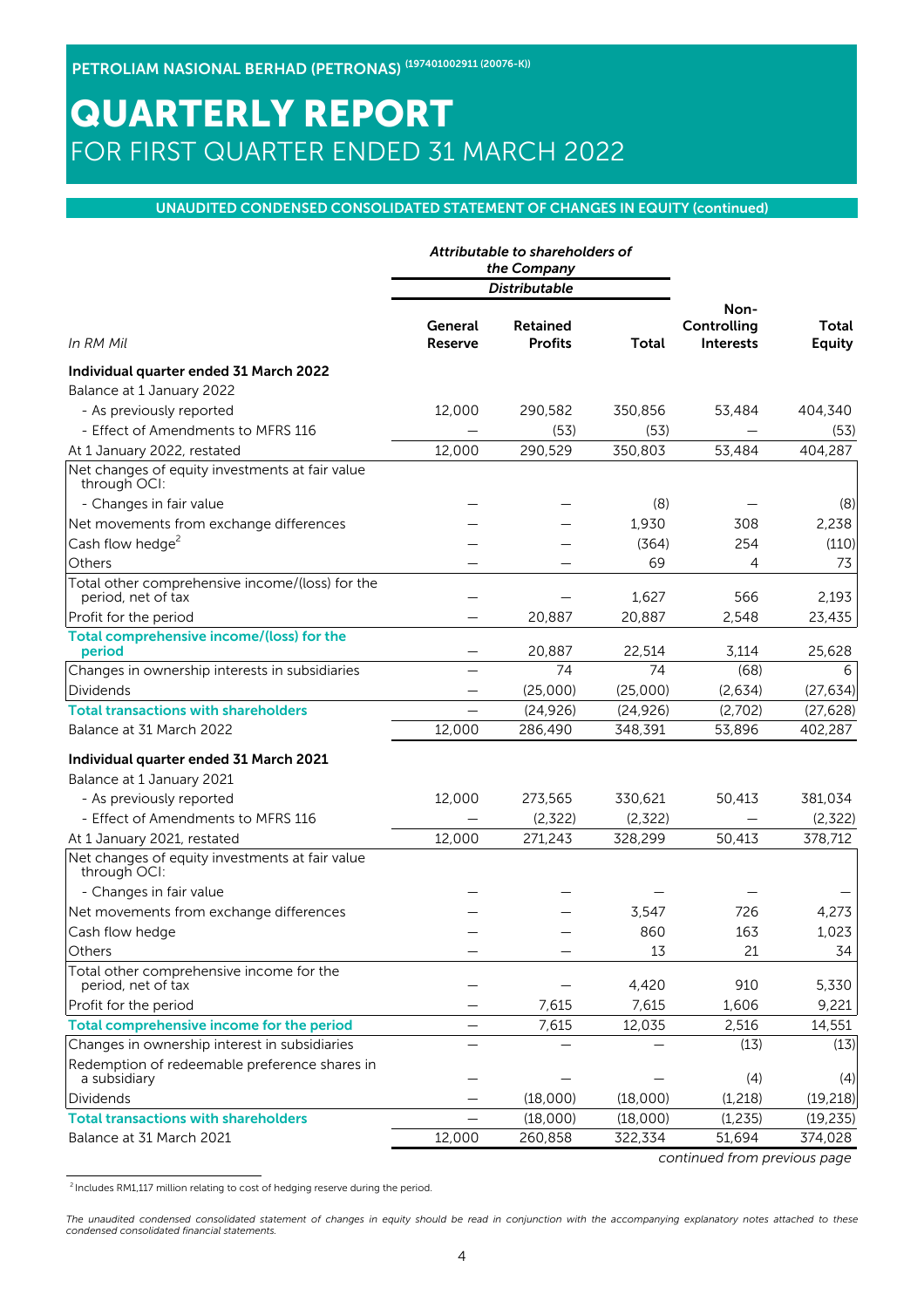#### UNAUDITED CONDENSED CONSOLIDATED STATEMENT OF CASH FLOWS

|                                                                                                              |          | Individual quarter ended<br>31 March |
|--------------------------------------------------------------------------------------------------------------|----------|--------------------------------------|
|                                                                                                              | 2022     | 2021                                 |
| In RM Mil                                                                                                    |          | <b>Restated</b>                      |
| <b>Cash flows from operating activities</b>                                                                  |          |                                      |
| Profit before taxation                                                                                       | 31,109   | 14,524                               |
| Adjustments for:                                                                                             |          |                                      |
| Depreciation and amortisation                                                                                | 7,976    | 8,269                                |
| Net impairment losses/(reversal of impairment):                                                              |          |                                      |
| - intangible assets                                                                                          | 18       |                                      |
| - loan and advances to a joint venture                                                                       | 27       |                                      |
| - property, plant and equipment                                                                              |          | (36)                                 |
| - receivables                                                                                                | (42)     | (147)                                |
| Net impairment/write-off on well costs                                                                       |          | 349                                  |
| Net reversal of inventories written down to net realisable value                                             | (12)     | (25)                                 |
| Bad debts written off                                                                                        | 1        |                                      |
| Property, plant and equipment written off                                                                    | 295      | $\mathbf{1}$                         |
| Net loss/(gain) on disposal of property, plant and equipment, investment in a<br>subsidiary and associates   | 188      | (424)                                |
| Loss on remeasurement of assets classified as held for sale                                                  | 793      |                                      |
| Share of profit after tax and non-controlling interests of equity accounted<br>associates and joint ventures | (636)    | (359)                                |
| Net change in contract liabilities                                                                           | (41)     | (104)                                |
| Net change in provisions                                                                                     | 9        | (12)                                 |
| Net unrealised loss on derivatives                                                                           | 10       | 43                                   |
| Net unrealised gain on foreign exchange                                                                      | (134)    | (1.258)                              |
| Interest income                                                                                              | (790)    | (777)                                |
| Financing costs                                                                                              | 1,328    | 1.136                                |
| Other non-cash items                                                                                         | (159)    | (14)                                 |
| Operating profit before changes in working capital                                                           | 39,940   | 21.166                               |
| Net changes in working capital                                                                               | (8,719)  | (4, 254)                             |
| Cash generated from operations                                                                               | 31,221   | 16,912                               |
| Interest expenses paid                                                                                       | (937)    | (780)                                |
| Interest income                                                                                              | 790      | 777                                  |
| Taxation paid, net of refund                                                                                 | (3, 192) | (2,616)                              |
| Net cash generated from operating activities                                                                 | 27,882   | 14,293                               |
|                                                                                                              |          |                                      |

*continue to next page*

*The unaudited condensed consolidated statement of cash flows should be read in conjunction with the accompanying explanatory notes attached to these condensed consolidated financial statements.*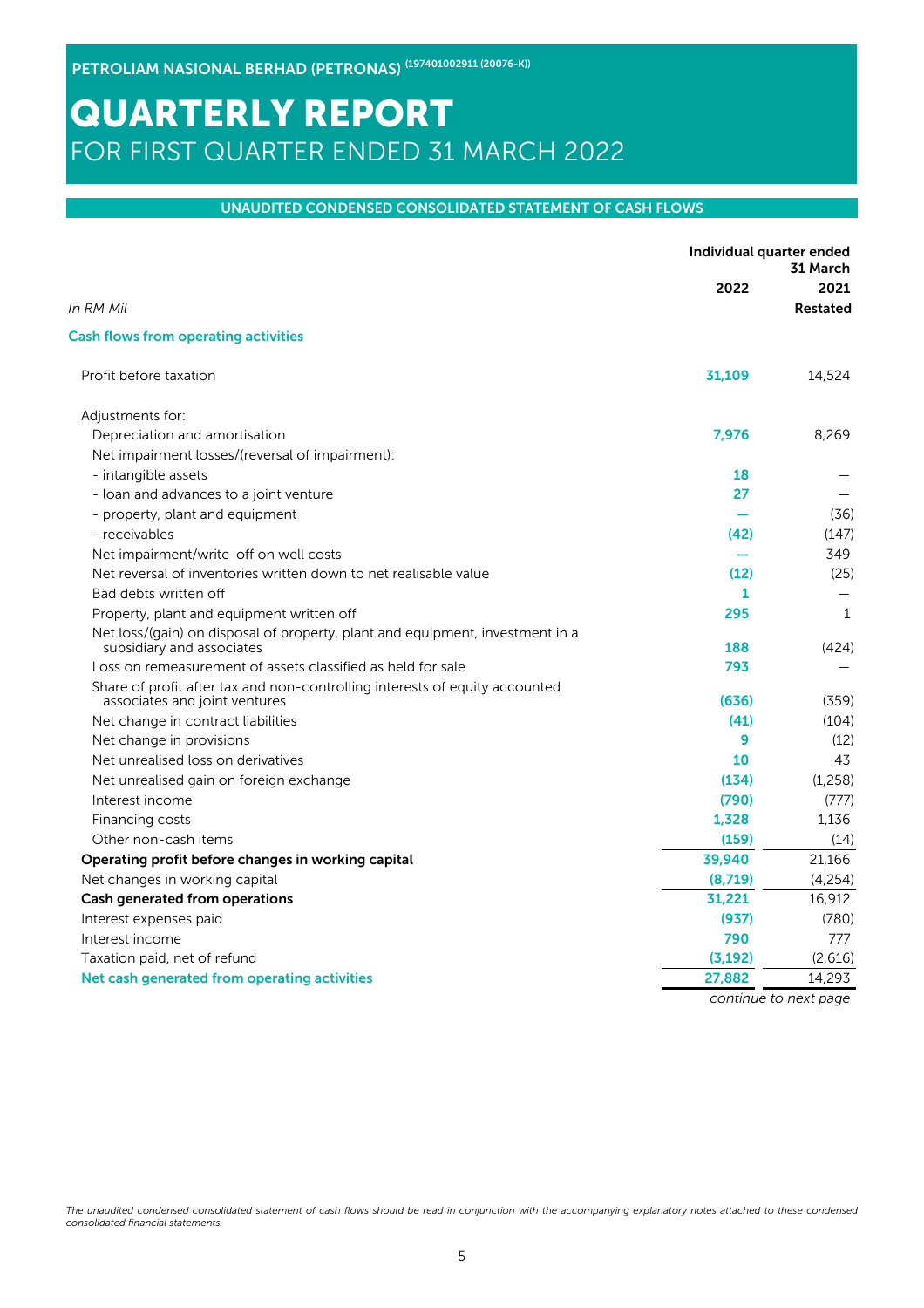### UNAUDITED CONDENSED CONSOLIDATED STATEMENT OF CASH FLOWS (continued)

|                                                                                                                      | Individual quarter ended | 31 March        |
|----------------------------------------------------------------------------------------------------------------------|--------------------------|-----------------|
|                                                                                                                      | 2022                     | 2021            |
| In RM Mil                                                                                                            |                          | <b>Restated</b> |
| <b>Cash flows from investing activities</b>                                                                          |                          |                 |
| Dividends received                                                                                                   | 205                      | 161             |
| Investments in associates and joint ventures                                                                         | (386)                    | (3)             |
| Investments in securities and other investments                                                                      | (768)                    | (615)           |
| Proceeds from disposal/partial disposal:                                                                             |                          |                 |
| - investment in a subsidiary, net of cash disposed                                                                   | 217                      |                 |
| - property, plant and equipment                                                                                      | 8,137                    | 681             |
| - securities and other investments                                                                                   | 568                      | 296             |
| - investment in associates                                                                                           | 829                      |                 |
| Purchase of property, plant and equipment, investment properties, intangible assets and<br>land held for development | (6, 979)                 | (6, 637)        |
| Net cash generated/(used) in investing activities                                                                    | 1,823                    | (6, 117)        |
| <b>Cash flows from financing activities</b>                                                                          |                          |                 |
| Dividends paid                                                                                                       | (3,000)                  | (2,000)         |
| Dividends paid to non-controlling interests                                                                          | (2.634)                  | (1,218)         |
| Drawdown of borrowings                                                                                               | 5,730                    | 8,667           |
| Payment of lease liabilities                                                                                         | (907)                    | (866)           |
| Payment to non-controlling interests on additional equity interests                                                  |                          | (13)            |
| Payment to non-controlling interests on redemption of redeemable preference shares                                   |                          | (4)             |
| Proceeds from partial disposal of equity interest to non-controlling interests                                       | 6                        |                 |
| Repayment of borrowings                                                                                              | (11, 345)                | (5,013)         |
| Net cash used in financing activities                                                                                | (12, 150)                | (447)           |
| Net increase in cash and cash equivalents                                                                            | 17,555                   | 7.729           |
| Decrease in cash and cash equivalents restricted                                                                     | 384                      | 390             |
| Net foreign exchange differences                                                                                     | 838                      | 838             |
| Cash and cash equivalents at beginning of the year                                                                   | 163,174                  | 128,141         |
| Cash and cash equivalents at end of the period                                                                       | 181,951                  | 137,098         |
| Cash and cash equivalents                                                                                            |                          |                 |
| Cash and bank balances and deposits                                                                                  | 183,966                  | 138,642         |
| Bank overdrafts                                                                                                      | (1,019)                  | (250)           |
| Less: Cash and cash equivalents restricted                                                                           | (996)                    | (1, 294)        |
|                                                                                                                      | 181,951                  | 137,098         |
|                                                                                                                      |                          |                 |

*continued from previous page*

*The unaudited condensed consolidated statement of cash flows should be read in conjunction with the accompanying explanatory notes attached to these condensed consolidated financial statements.*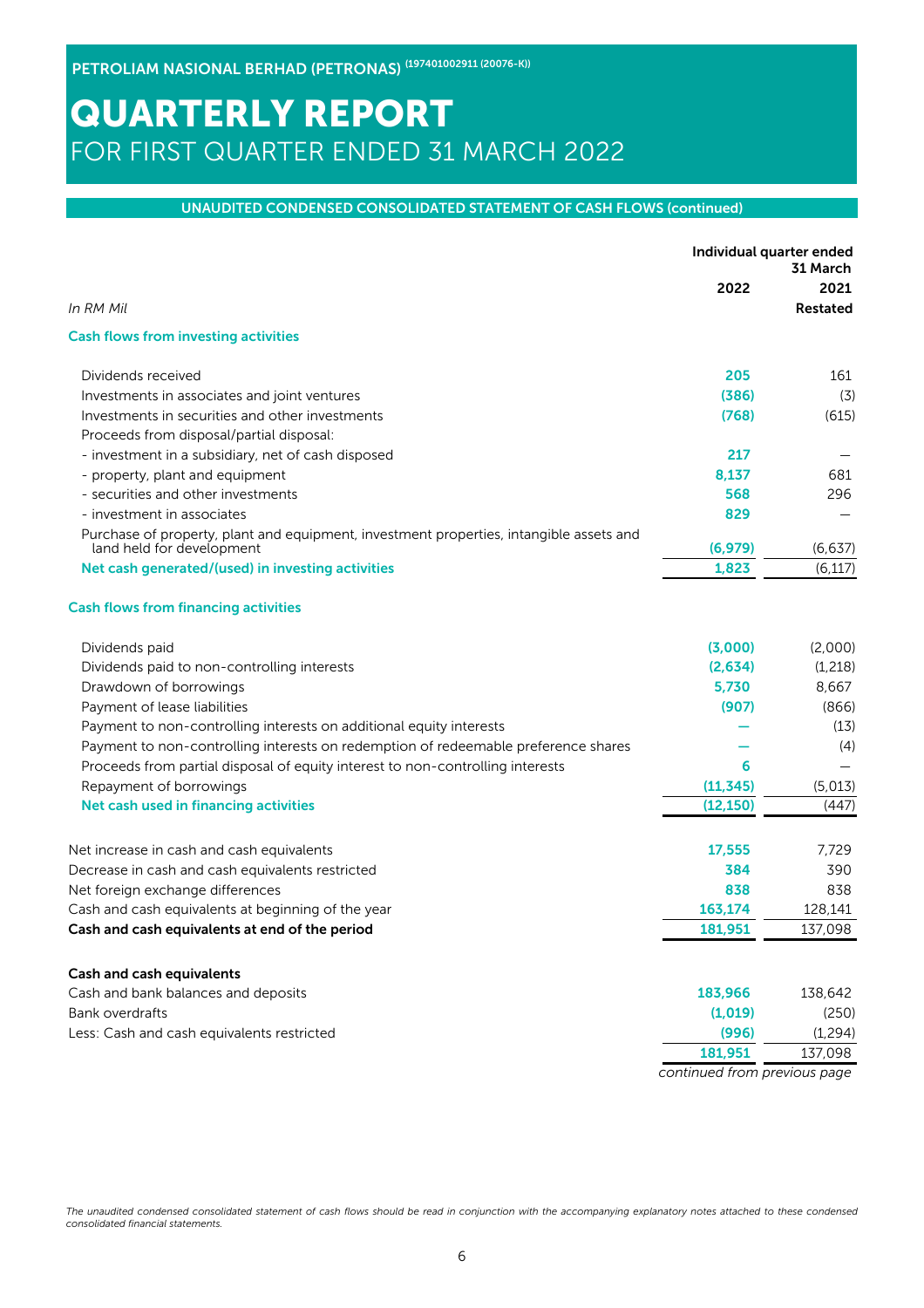### PART A – EXPLANATORY NOTES PURSUANT TO MFRS 134

#### A1. BASIS OF PREPARATION

The condensed consolidated interim financial statements are unaudited and have been prepared in accordance with MFRS 134 *Interim Financial Reporting* and IAS 34 *Interim Financial Reporting*. They should be read in conjunction with the Group's audited consolidated financial statements for the year ended 31 December 2021.

The explanatory notes attached to these condensed consolidated financial statements provide an explanation of events and transactions that are significant to an understanding of the changes in the financial position and performance of the Group since the year ended 31 December 2021.

Within the context of these condensed consolidated financial statements, the Group comprises the Company, its subsidiaries and joint operations, as well as the Group's interest in joint ventures and associates as at and for the period ended 31 March 2022.

### A2. SIGNIFICANT ACCOUNTING POLICIES

The financial information presented herein has been prepared in accordance with the accounting policies to be used in preparing the annual consolidated financial statements for 31 December 2022 under the MFRS framework. These policies do not differ significantly from those used in the audited consolidated financial statements for 31 December 2021 except as disclosed below.

During the financial period, the Group has adopted the following Amendments to MFRSs ("pronouncements") that have been issued by the Malaysian Accounting Standards Board ("MASB").

#### Effective for annual periods beginning on or after 1 January 2022

Amendments to MFRS 9 *Financial Instruments: Derecognition of financial liabilities,*  Amendments to MFRS 16 *Leases: Illustrative examples 13, and* Amendments to MFRS 1 *First-time Adoption of Malaysian Financial Reporting Standards*

Amendments to MFRS 3 *Business Combinations (reference to conceptual framework)*

- Amendments to MFRS 116 *Property, Plant and Equipment: Proceeds Before Intended Use*
- Amendments to MFRS 137 *Provisions, Contingent Liabilities and Contingent Assets (Onerous Contracts Cost of Fulfilling a Contract)*

The initial application of the above-mentioned pronouncements do not have any material impact to the financial statements of the Group. The principal changes on Amendments to MFRS 116 and their effects are set out below:-

#### Amendments to MFRS 116 *Property, Plant and Equipment: Proceeds Before Intended Use*

The Amendments to MFRS 116 no longer allow companies to deduct any net proceeds from selling items produced while bringing an asset to the location and condition necessary for it to be capable of operating in the manner intended by management, from an item of property, plant and equipment. Instead, the proceeds from selling such items and the costs of producing those items are recognised in the statement of profit or loss.

Accordingly, the Group has restated its comparative financial information arising from the retrospective application of the Amendments to MFRS 116, to items of property, plant and equipment made available for use on or after the beginning of the earliest period presented in the financial statements by adjusting the cumulative effect to the retained earnings as at 1 January 2021 as presented below.

| In RM Mil                                               | Impact of adoption of<br><b>Amendments to MFRS 116</b><br>to opening balance<br>at 1 January 2021 |
|---------------------------------------------------------|---------------------------------------------------------------------------------------------------|
| Decrease in plant, property and equipment               | (197)                                                                                             |
| Decrease in investment in associates and joint ventures | (2, 125)                                                                                          |
| Decrease in equity                                      | (2,322)                                                                                           |

The restatement impact on comparative information is disclosed in Appendix 1.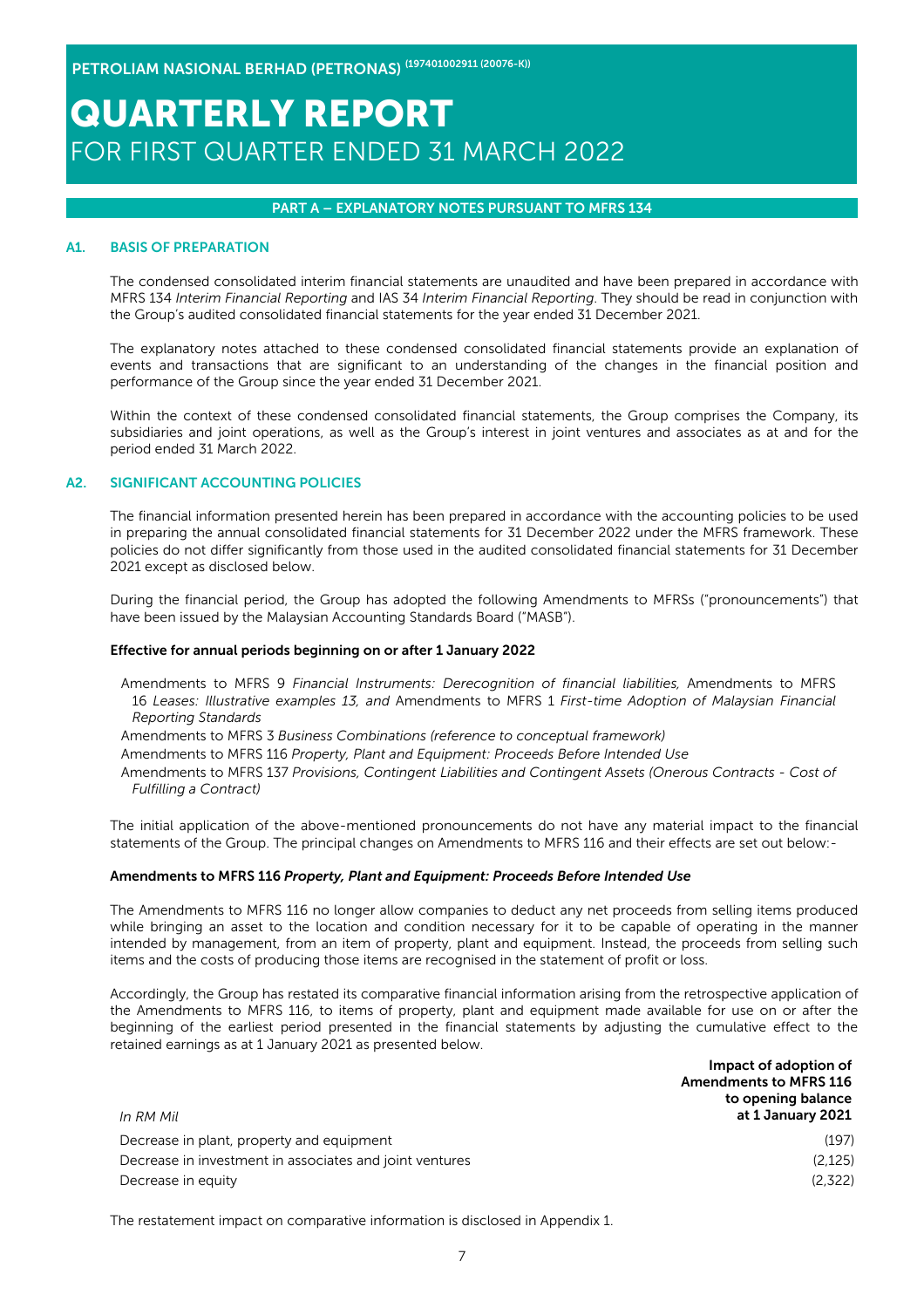### PART A – EXPLANATORY NOTES PURSUANT TO MFRS 134 (continued)

### A3. AUDIT REPORT OF PRECEDING ANNUAL FINANCIAL STATEMENTS

The audited financial statements of the Group for the year ended 31 December 2021 were not subjected to any audit qualification.

#### A4. SEASONALITY OR CYCLICALITY OF OPERATIONS

The Group's operations, on overall, are not significantly affected by seasonal or cyclical fluctuations of the business/ industry.

#### A5. EXCEPTIONAL ITEM

There was no exceptional item during the period under review.

#### A6. MATERIAL CHANGES IN ESTIMATES

There were no material changes in estimates of the amounts reported in the most recent annual financial statements of the Group for the year ended 31 December 2021 that may have material effect in the results of the period under review.

#### A7. DEBT AND EQUITY SECURITIES

There were no material issuances, cancellations, repurchases, resale and repayments of debt and equity securities for the period under review, other than as disclosed in Note A9 and Note B10.

#### A8. DIVIDENDS PAID

During the period, the Company paid a dividend of RM3 billion, being partial payment of the approved dividend of RM250,000 per ordinary share amounting to RM25 billion declared on 28 February 2022.

The remaining amount of the dividend amounting to RM22 billion will be paid in instalments between April 2022 and November 2022.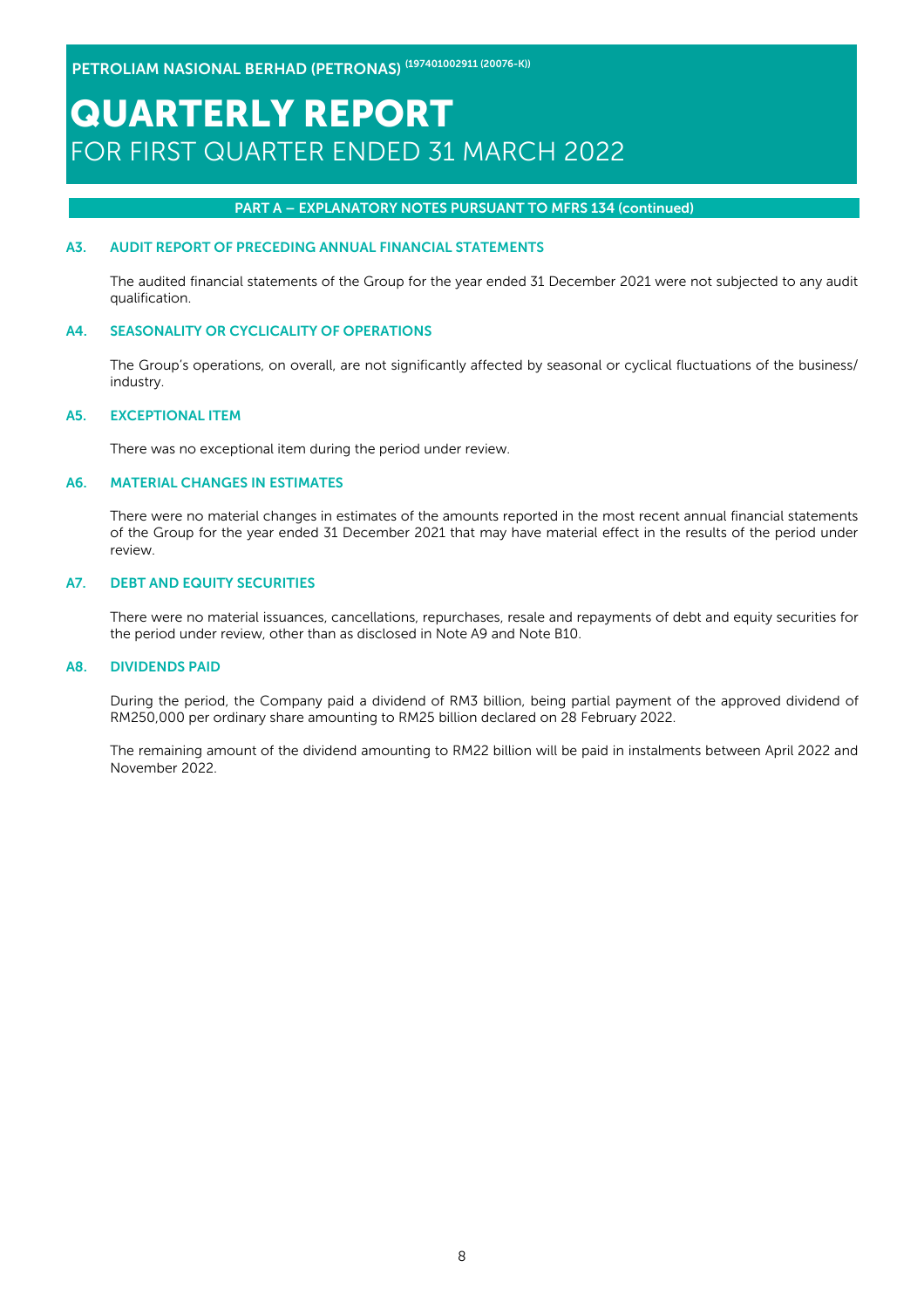### PART A – EXPLANATORY NOTES PURSUANT TO MFRS 134 (continued)

#### A9. SIGNIFICANT AND SUBSEQUENT EVENTS

i. On 6 October 2021, PETRONAS via its wholly-owned subsidiaries, PETRONAS South Caucasus S.à r.l. and PETRONAS Azerbaijan (Shah Deniz) S.à r.l., signed a Sale and Purchase Agreement ("SPA") for the sale of its entire 15.5% stake in the Shah Deniz offshore gas field and its related assets (herein known as "Azerbaijan Assets") to LUKOIL Overseas Shah Deniz Limited and LUKOIL Overseas Shah Deniz Midstream Limited (collectively as "LUKOIL"). On 10 December 2021, in line with the pre-emptive rights exercised by other existing partners, a revised SPA was signed with LUKOIL, whereas new SPAs were signed with BP Exploration (Azerbaijan) Limited, BP Pipeline (SCP) Limited, Azerbaijan (Shah Deniz) Limited and Azerbaijan (South Caucasus Pipeline) Limited, for the Azerbaijan Assets mentioned above.

The divestment was completed in February 2022. The net effect arising from the disposal of Azerbaijan Assets is not material in relation to the consolidated results of the Group.

- ii. On 6 April 2022, PETRONAS via its indirect partly-owned subsidiary, MISC Capital Two (Labuan) Limited, issued US\$1.0 billion Global Medium Term Notes. The proceeds will be used for general corporate purposes of MISC Berhad, its subsidiaries and associated companies ("MISC Group"), including but not limited to financing capital expenditure, working capital and refinancing of existing borrowings of any member of MISC Group.
- iii. On 27 April 2022, PETRONAS Petróleo Brasil Ltda ("PPBL"), a wholly-owned subsidiary of PETRONAS, and its consortium partners signed a Production Sharing Contract ("PSC") for the Sépia field, located in the Santos Basin, pursuant to the Second Transfer of Rights Surplus Bidding Round held in Rio De Janeiro on 17 December 2021. Following this, PPBL holds 21% Participating Interests ("PI") alongside the operator, PETRÓLEO BRASILEIRO S.A. ("Petrobras") with 30% PI, TotalEnergies EP Brasil Ltda ("TotalEnergies") with 28% PI and QP Brasil Ltda ("QatarEnergy") with 21% PI.
- iv. On 14 May 2022, PETRONAS, via its partly-owned subsidiary PETRONAS Chemicals International B.V. ("PCIBV"), a wholly-owned subsidiary of PETRONAS Chemicals Group Berhad ("PCG"), signed a Securities Purchase Agreement ("SPA") with Financière Forêt S.à.r.l, a company under PAI Partners, a European private equity firm for the acquisition of 100% equity interests in Perstorp Holding AB ("Perstorp"), for a base purchase price of EUR1,538.0 million, subject to the adjustments as stipulated in SPA.

PCIBV is also required to repay all outstanding and unpaid amounts owed by Perstorp and its subsidiaries as of the closing date of the SPA that relates to their existing financing agreements which amounts to EUR851.7 million as at 31 December 2021 and pay earn-out payment not exceeding EUR45.0 million related to Perstorp's new plant in Sayakha, India, subject to meeting certain conditions.

The acquisition is expected to be completed in second half of 2022, where Perstorp will become an indirect wholly-owned subsidiary of PCG upon fulfilment of the set condition precedents.

The net effect arising from this acquisition is expected not to be material in relation to the consolidated net profit of the Group for the period.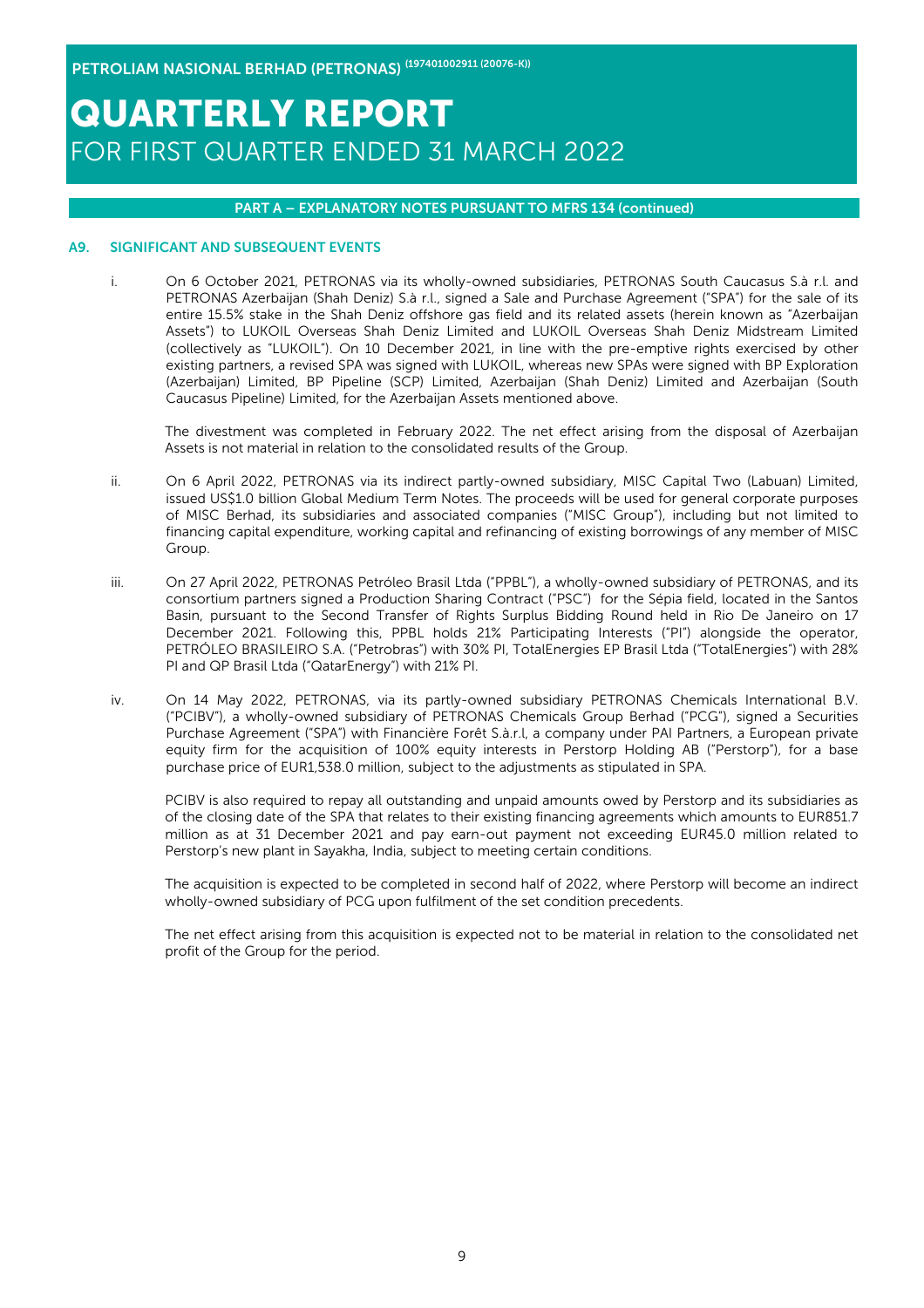### PART A – EXPLANATORY NOTES PURSUANT TO MFRS 134 (continued)

#### A10. CAPITAL COMMITMENTS

There were no material changes to capital commitment of the Group for the period under review, since the last audited consolidated statement of financial position as at 31 December 2021.

### A11. CONTINGENCIES

There were no material contingent liabilities since the last audited consolidated statement of financial position as at 31 December 2021.

#### A12. CHANGES IN COMPOSITION OF THE GROUP

There were no material changes in the composition of the Group for the period under review, other than as disclosed in Note A9.

#### A13. FAIR VALUE INFORMATION

The following table analyses financial instruments carried at fair value by valuation method. The different levels in a fair value hierarchy based on the input used in the valuation technique have been defined as follows:

- Level 1 Quoted prices (unadjusted) in active markets for identical assets or liabilities.
- Level 2 Input other than quoted prices included within Level 1 that are observable for the asset or liability, either directly (i.e. as prices) or indirectly (i.e. derived from prices).
- Level 3 Inputs for the asset or liability that are not based on observable market data (unobservable input).

The Group recognises transfers between levels of fair value hierarchy as of the date of the event or change in circumstances that caused the transfers.

There were no transfers between Level 1, Level 2 and Level 3 fair value measurements during the current financial year and comparative year.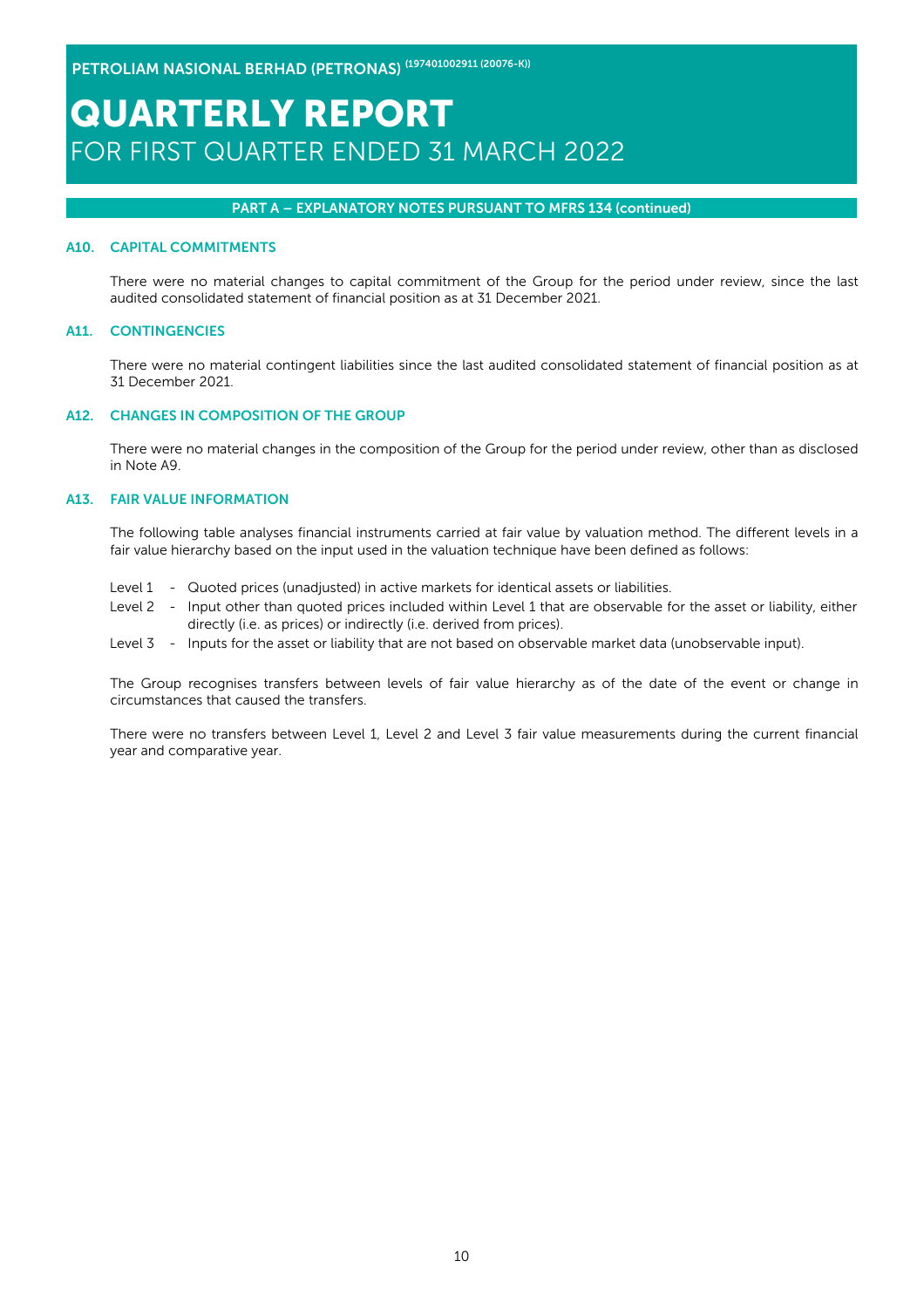### PART A – EXPLANATORY NOTES PURSUANT TO MFRS 134 (continued)

### A13. FAIR VALUE INFORMATION (continued)

| 31 March 2022                      |          |                    |         |          |
|------------------------------------|----------|--------------------|---------|----------|
| In RM Mil                          | Level 1  | Level <sub>2</sub> | Level 3 | Total    |
| <b>Financial assets</b>            |          |                    |         |          |
| Quoted shares                      | 1,543    |                    |         | 1,543    |
| Quoted securities                  | 149      |                    |         | 149      |
| Unquoted shares                    |          |                    | 1,504   | 1,504    |
| Malaysian Government Securities    |          | 1.659              |         | 1,659    |
| Corporate Bonds and Sukuk          |          | 8,198              |         | 8,198    |
| Forward foreign exchange contracts |          | 250                |         | 250      |
| Commodity derivatives              | 378      | 768                |         | 1,146    |
| Interest rate swaps                |          | 416                |         | 416      |
|                                    | 2,070    | 11,291             | 1,504   | 14,865   |
| <b>Financial liabilities</b>       |          |                    |         |          |
| Forward foreign exchange contracts |          | (132)              |         | (132)    |
| Commodity derivatives              | (1,055)  | (737)              |         | (1,792)  |
| Interest rate swaps                |          | (32)               |         | (32)     |
|                                    | (1,055)  | (901)              |         | (1,956)  |
| 31 December 2021                   |          |                    |         |          |
| In RM Mil                          | Level 1  | Level <sub>2</sub> | Level 3 | Total    |
| <b>Financial assets</b>            |          |                    |         |          |
| Quoted shares                      | 1,555    |                    |         | 1,555    |
| Quoted securities                  | 143      |                    |         | 143      |
| Unquoted shares                    |          |                    | 1,327   | 1,327    |
| Malaysian Government Securities    |          | 1.710              |         | 1,710    |
| Corporate Bonds and Sukuk          |          | 8,299              |         | 8,299    |
| Forward foreign exchange contracts |          | 183                |         | 183      |
| Commodity derivatives              | 116      | 1,509              |         | 1,625    |
| Interest rate swaps                |          | 110                |         | 110      |
|                                    | 1,814    | 11,811             | 1,327   | 14,952   |
| <b>Financial liabilities</b>       |          |                    |         |          |
| Forward foreign exchange contracts |          | (105)              |         | (105)    |
| Commodity derivatives              | (1, 415) | (394)              |         | (1,809)  |
| Interest rate swaps                |          | (220)              |         | (220)    |
|                                    | (1, 415) | (719)              |         | (2, 134) |

### Derivative financial instruments

As disclosed in the Group's audited consolidated financial statements for the year ended 31 December 2021, the Group is exposed to various risks which may affect the value of the Group's assets, liabilities or expected future cash flows. To mitigate these exposures from a business perspective, the Group enters into various financial instruments. The Group applies hedge accounting on the fair value movement of certain commodity derivatives used to hedge its oil and gas sales. Methods and assumptions used to estimate the fair values at 31 March 2022 are consistent with those used in the year ended 31 December 2021.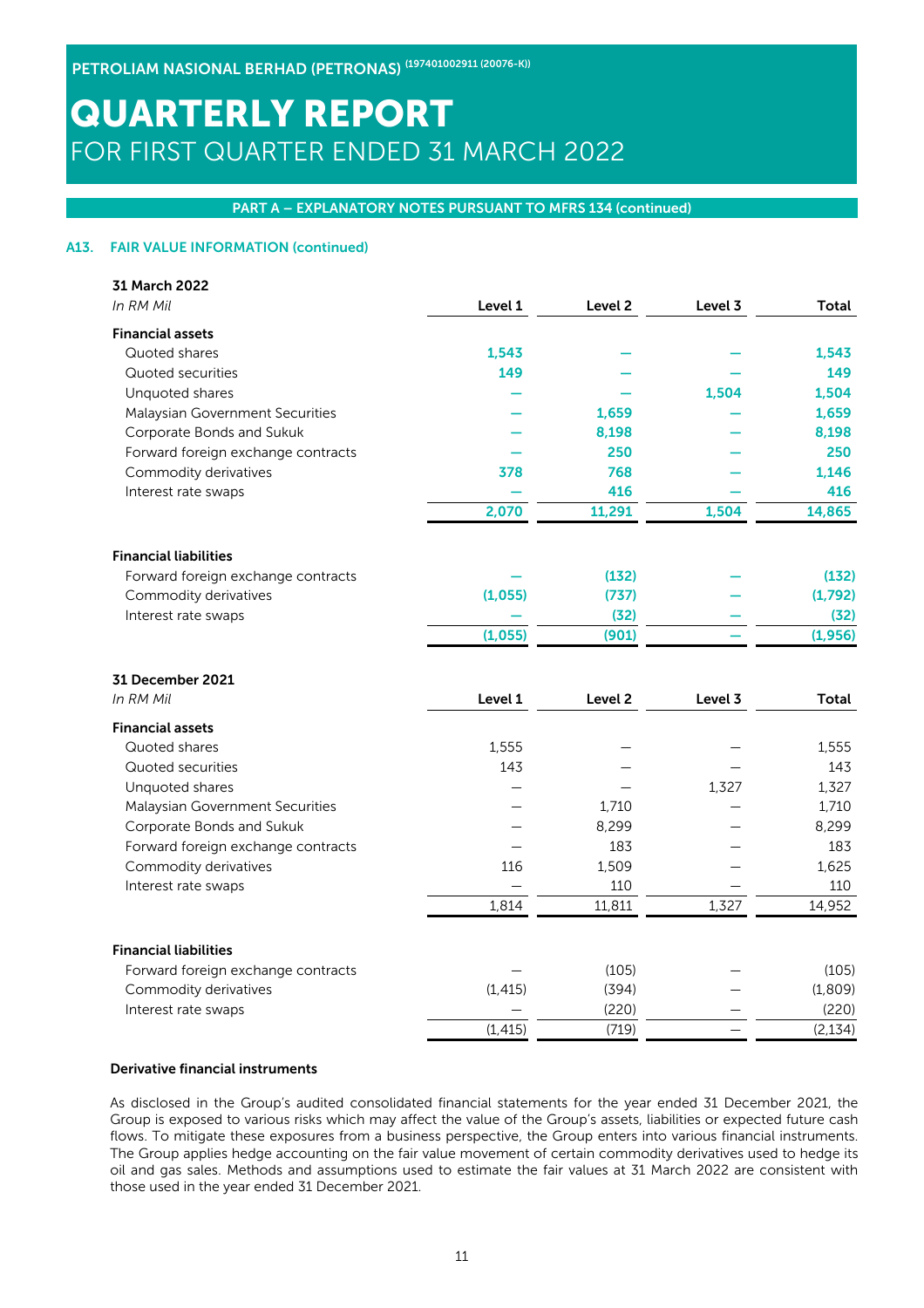#### PART A – EXPLANATORY NOTES PURSUANT TO MFRS 134 (continued)

#### A14. OPERATING SEGMENTS

Effective first quarter of 2022, New Energy sector has been managed separately from Gas Business. As a result, Gas and New Energy ("G+NE") is now known as Gas Business and the Group's reportable operating segments comprise Upstream, Gas and Downstream. Accordingly, the Group has restated the operating segment information for the prior periods.

Each reportable segment offers different products and services and are managed separately as described in the Group's audited consolidated financial statements for the year ended 31 December 2021.

For each of the reportable segment, the Group chief operating decision maker, which in this case is the PETRONAS Executive Leadership Team ("ELT"), reviews internal management reports at least on a quarterly basis.

Performance is measured based on segment Profit After Tax ("PAT"), as included in the internal management reports. Segment PAT is used to measure performance as the PETRONAS ELT believes that such information is the most relevant in evaluating the results of the segments.

Individual quarter ended

#### A14.1 Segment revenue

|                      |        |                      |        |               |         | 31 March           |
|----------------------|--------|----------------------|--------|---------------|---------|--------------------|
|                      | 2022   | 2021                 | 2022   | 2021          | 2022    | 2021               |
|                      |        | <b>Restated</b>      |        | Restated      |         | Restated           |
| In RM Mil            |        | <b>Third-parties</b> |        | Inter-segment |         | <b>Gross total</b> |
| Upstream             | 13,470 | 9.525                | 21,295 | 14.550        | 34,765  | 24.075             |
| Gas                  | 24,356 | 15,195               | 3,153  | 1,968         | 27,509  | 17,163             |
| Downstream           | 37,674 | 25.135               | 2.975  | 913           | 40,649  | 26,048             |
| Corporate and Others | 3,250  | 2,691                | 1,065  | 1,159         | 4.315   | 3,850              |
| Total                | 78,750 | 52.546               | 28,488 | 18.590        | 107,238 | 71,136             |

#### A14.2 Segment PAT

|                                           | Individual quarter ended |                       |
|-------------------------------------------|--------------------------|-----------------------|
|                                           |                          | 31 March              |
| In RM Mil                                 | 2022                     | 2021                  |
|                                           |                          | Restated <sup>3</sup> |
| Upstream                                  | 11,864                   | 6,921                 |
| Gas                                       | 8,444                    | 2,041                 |
| Downstream                                | 5,056                    | 183                   |
| Corporate and Others                      | (476)                    | 749                   |
| Total PAT for reportable segments         | 24,888                   | 9,894                 |
| Elimination of inter-segment transactions | (1, 453)                 | (673)                 |
| <b>Consolidated PAT</b>                   | 23,435                   | 9,221                 |

 $3$  Inclusive restatement impact as disclosed in Note A2.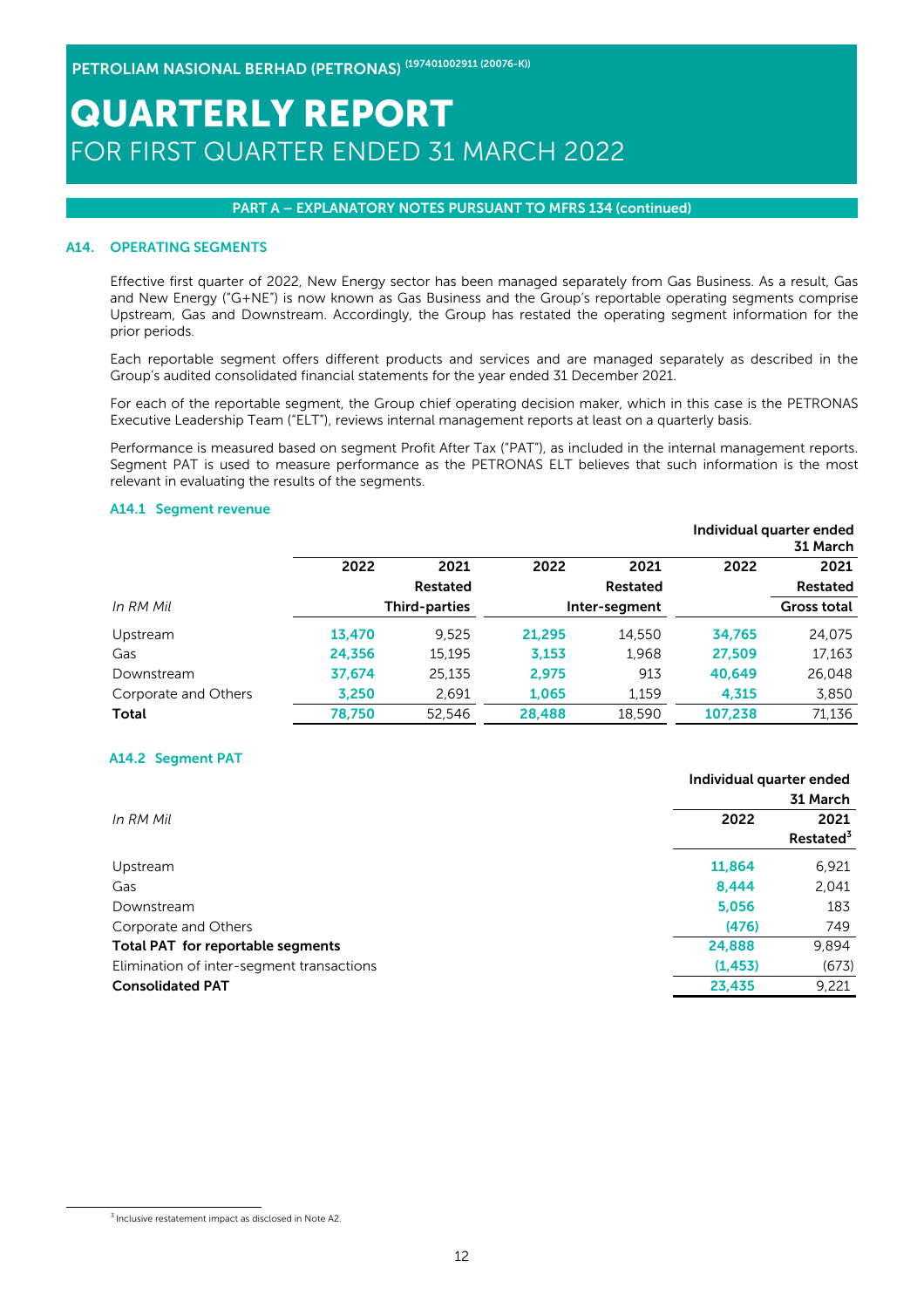### PART A – EXPLANATORY NOTES PURSUANT TO MFRS 134 (continued)

### A15. REVENUE

The following table includes a reconciliation of the disaggregated revenue with the Group's reportable segments.

|                            |        |                 |        |                 |        |            |       |                                |        | Individual quarter ended<br>31 March |
|----------------------------|--------|-----------------|--------|-----------------|--------|------------|-------|--------------------------------|--------|--------------------------------------|
|                            |        | <b>Upstream</b> |        | Gas             |        | Downstream |       | Corporate and<br><b>Others</b> |        | Total                                |
| In RM Mil                  | 2022   | 2021            | 2022   | 2021            | 2022   | 2021       | 2022  | 2021                           | 2022   | 2021                                 |
|                            |        |                 |        | <b>Restated</b> |        |            |       | Restated                       |        | Restated                             |
| Revenue from<br>contract   |        |                 |        |                 |        |            |       |                                |        |                                      |
| customers                  | 12,499 | 8.601           | 24,812 | 14.376          | 37.430 | 25.034     | 1,758 | 1.299                          | 76.499 | 49,310                               |
| Other revenue <sup>4</sup> | 971    | 924             | (456)  | 819             | 244    | 101        | 1,492 | 1,392                          | 2.251  | 3.236                                |
| <b>Total</b>               | 13.470 | 9.525           | 24,356 | 15.195          | 37.674 | 25.135     | 3.250 | 2.691                          | 78.750 | 52.546                               |

 $<sup>4</sup>$  Inclusive of net trading (losses)/gain.</sup>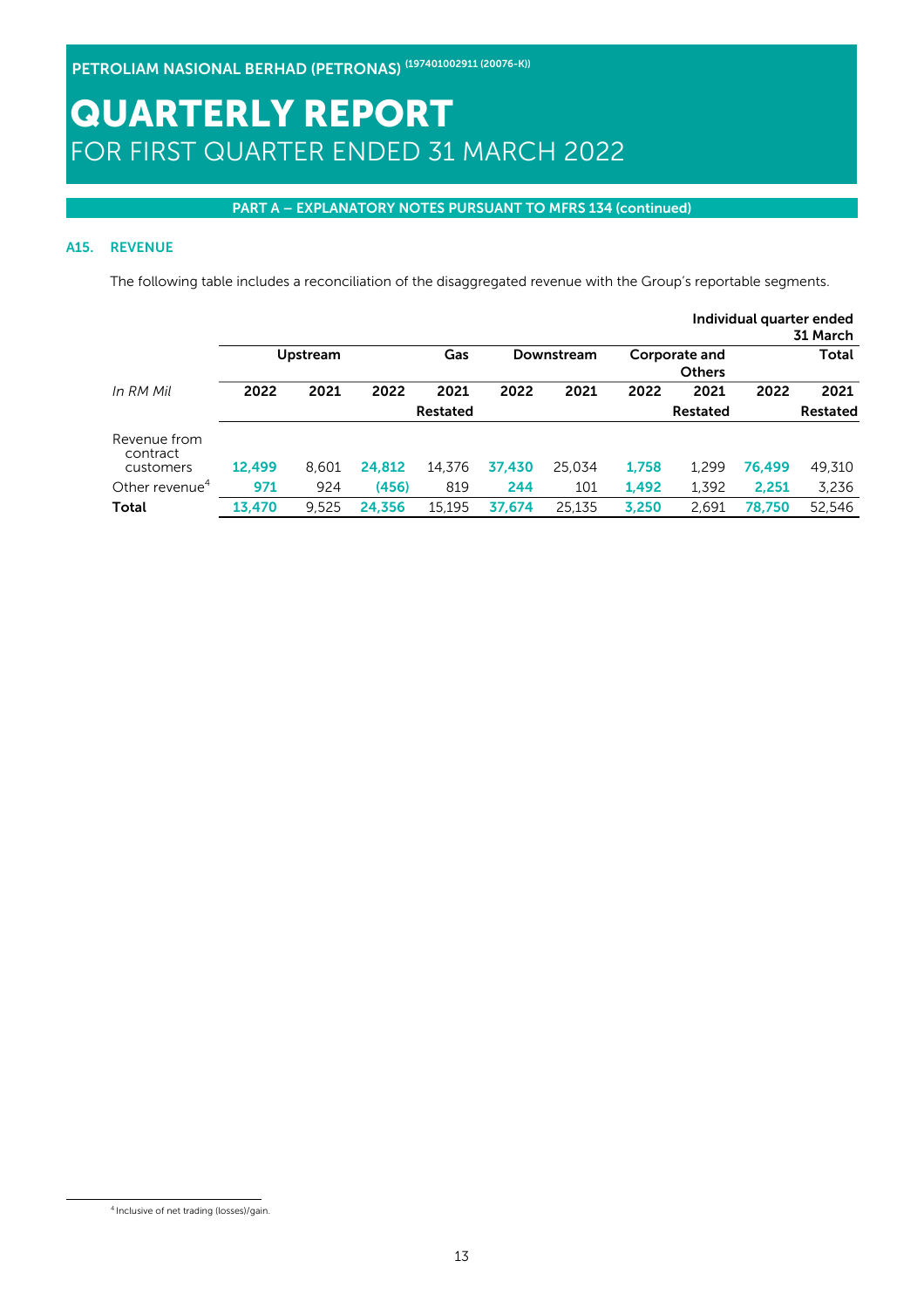#### PART B – OTHER EXPLANATORY NOTES

#### B1. REVIEW OF GROUP PERFORMANCE

|                                      |                  | Individual quarter ended |                          |  |  |
|--------------------------------------|------------------|--------------------------|--------------------------|--|--|
|                                      | 31 March<br>2022 | 31 December<br>2021      | 31 March<br>2021         |  |  |
| In RM Mil                            |                  | <b>Restated</b>          | <b>Restated</b>          |  |  |
| Revenue                              | 78,750           | 76,571                   | 52,546                   |  |  |
| EBITDA <sup>5</sup>                  | 39,550           | 28,083                   | 22,826                   |  |  |
| <b>PAT</b>                           | 23,435           | 15,735                   | 9,221                    |  |  |
|                                      |                  |                          | Individual quarter ended |  |  |
|                                      |                  | 31 March                 | 31 March                 |  |  |
|                                      |                  | 2022                     | 2021                     |  |  |
| In RM Mil                            |                  |                          | Restated                 |  |  |
| Cash flows from operating activities |                  | 27,882                   | 14,293                   |  |  |
| Capital investments                  |                  | 7,365                    | 6,640                    |  |  |
|                                      |                  | As at                    | As at                    |  |  |
|                                      |                  | 31 March                 | 31 December              |  |  |
|                                      |                  | 2022                     | 2021                     |  |  |
| In RM Mil                            |                  |                          | <b>Restated</b>          |  |  |
| Total assets                         |                  | 652,308                  | 634,951                  |  |  |
| Shareholders' equity                 |                  | 348,391                  | 350,803                  |  |  |
| Gearing ratio <sup>6</sup>           |                  | 22.5%                    | 23.1%                    |  |  |
| ROACE <sup>7</sup>                   |                  | 14.4%                    | 11.4%                    |  |  |

First quarter PETRONAS Group's revenue of RM78.8 billion for the first quarter of 2022 was higher by RM26.2 billion or 50% as compared to the first quarter of 2021 on the back of favourable average realised prices for all products.

The Group recorded EBITDA of RM39.6 billion, increased by RM16.7 billion or 73% in line with higher revenue partially offset by higher product costs and cash payments following higher prices.

PAT of RM23.4 billion was higher by RM14.2 billion in tandem with higher EBITDA partially negated by higher taxation in line with higher profit. Excluding impairment losses<sup>8</sup>, the Group would record a PAT of RM23.7 billion, higher by RM14.3 billion as compared to RM9.4 billion in corresponding quarter.

Cash flows from operating activities grew by RM13.6 billion or 95% in line with higher cash from operations. Capital investments amounted to RM7.4 billion across the businesses.

Total assets strengthened to RM652.3 billion as at 31 March 2022 against RM635.0 billion as at 31 December 2021 mainly contributed by higher cash and fund investments. Shareholders' equity of RM348.4 billion decreased by RM2.4 billion mainly attributable to dividends declared to shareholders amounting to RM25.0 billion which offset profit recorded during the period.

Gearing ratio decreased to 22.5% as at 31 March 2022 from 23.1% as at 31 December 2021 mainly due to repayment of notes. ROACE improved to 14.4% as at 31 March 2022 from 11.4% as at 31 December 2021 on the back of higher profit recorded during the period.

 $^5$  EBITDA consists of profit before taxation and non-controlling interests, with the addition of amounts previously deducted for depreciation, amortisation and net impairment losses on property, plant and equipment and intangible assets and provision for onerous contracts and the exclusion of financing costs and interest income

<sup>6</sup> Gearing ratio is calculated as adjusted total debt (total debt including financial guarantees) divided by adjusted total equity (total equity plus deferred tax liabilities and minus capitalised interest) and adjusted total debt.

<sup>7</sup> Return on average capital employed ("ROACE") is calculated as profit before interest expense after tax (calculated on 12-month preceding basis) divided by average total equity and long-term debt.

<sup>&</sup>lt;sup>8</sup> Includes impairment losses/write-off of exploration expenditure under intangible assets and provision for onerous contracts.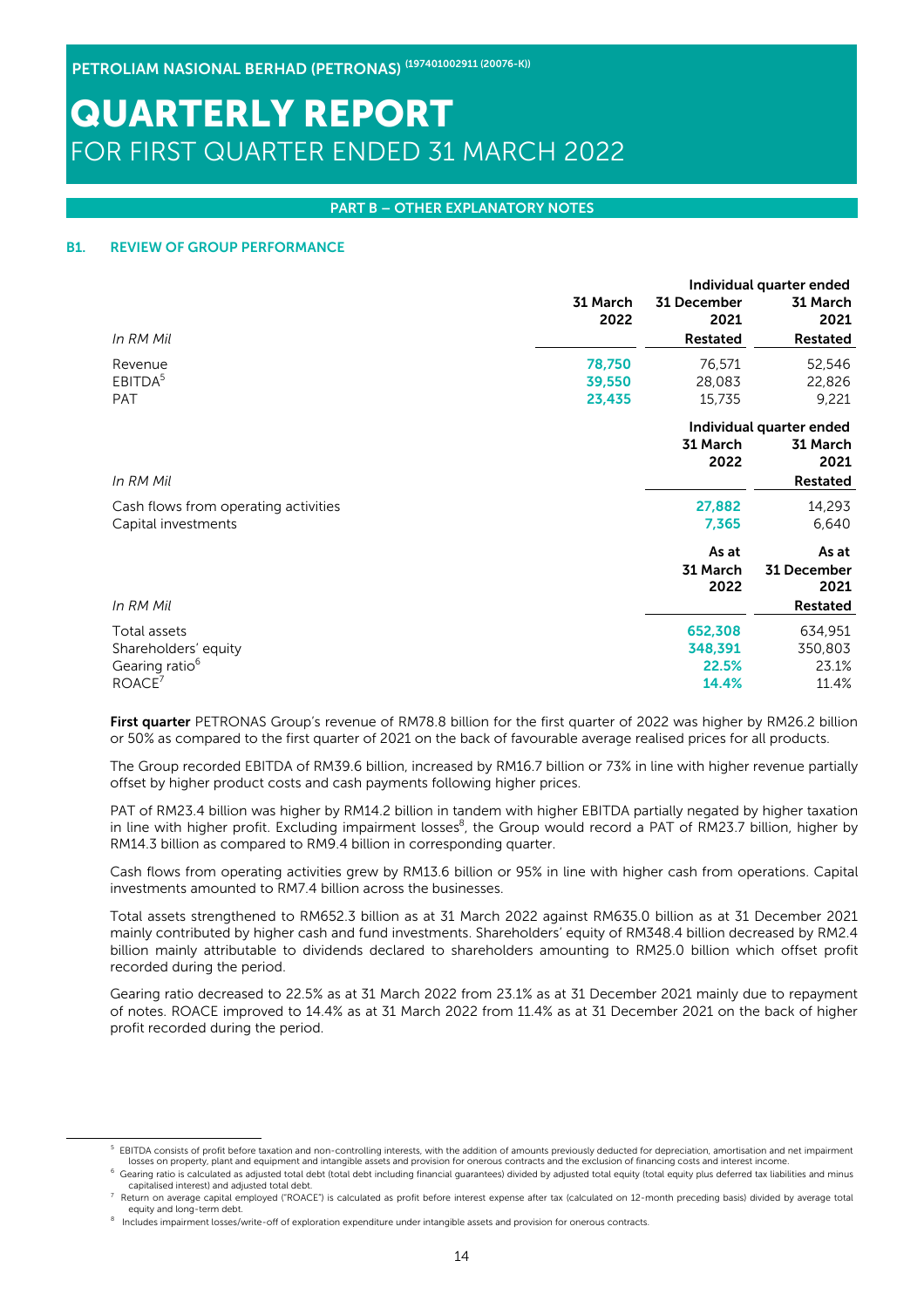#### PART B – OTHER EXPLANATORY NOTES (continued)

### B2. REVIEW OF PERFORMANCE – UPSTREAM SEGMENT

| <b>Financial Indicators</b>                              |                  |                          | Individual quarter ended |
|----------------------------------------------------------|------------------|--------------------------|--------------------------|
| In RM Mil                                                | 31 March<br>2022 | 31 December<br>2021      | 31 March<br>2021         |
| Revenue                                                  |                  |                          |                          |
| Third party                                              | 13,470           | 11,901                   | 9,525                    |
| Inter-segment                                            | 21,295           | 18,487                   | 14,550                   |
|                                                          | 34,765           | 30,388                   | 24,075                   |
| <b>PAT</b>                                               | 11,864           | 11,662                   | 6,921                    |
| <b>Operational Indicators</b>                            |                  | Individual quarter ended |                          |
|                                                          | 31 March<br>2022 | 31 December<br>2021      | 31 March<br>2021         |
| Production <sup>9</sup> ('000 boe <sup>10</sup> per day) |                  |                          |                          |
| Crude oil and condensates                                | 836              | 797                      | 847                      |
| Natural gas                                              | 1,620            | 1,494                    | 1,539                    |
|                                                          | 2,456            | 2,291                    | 2,386                    |
| Entitlement <sup>11</sup> ('000 boe per day)             |                  |                          |                          |
| Crude oil and condensates                                | 492              | 521                      | 597                      |
| Natural gas                                              | 1,181            | 956                      | 1,135                    |
|                                                          | 1,673            | 1,477                    | 1,732                    |
|                                                          |                  |                          |                          |

First quarter Revenue for the first quarter of 2022 was RM34.8 billion, higher by RM10.7 billion or 44% as compared to the first quarter of 2021 mainly contributed by higher average realised prices for crude oil and condensates and natural gas. This was partially offset by lower crude oil and condensates sales entitlement volume.

PAT for the first quarter of 2022 was RM11.9 billion, higher by RM4.9 billion or 71% primarily due to higher revenue. This was partially offset by higher taxation as well as product costs and cash payments in line with improved prices.

Total daily production average for the first quarter of 2022 was 2,456 thousand boe per day, higher by 70 thousand boe per day as compared to corresponding quarter mainly due to higher production from Malaysia operations contributed by higher natural gas demand. This was partially offset by lower production from international following disposal of Azerbaijan Assets.

<sup>9</sup> Represents Malaysia's production (PETRONAS Group and other Operators) and PETRONAS Group's international equity production volume.

<sup>&</sup>lt;sup>10</sup> boe: barrels of oil equivalent.

<sup>11</sup> Represents PETRONAS Group's sales entitlement to Malaysia's production and PETRONAS Group's international sales entitlement volume.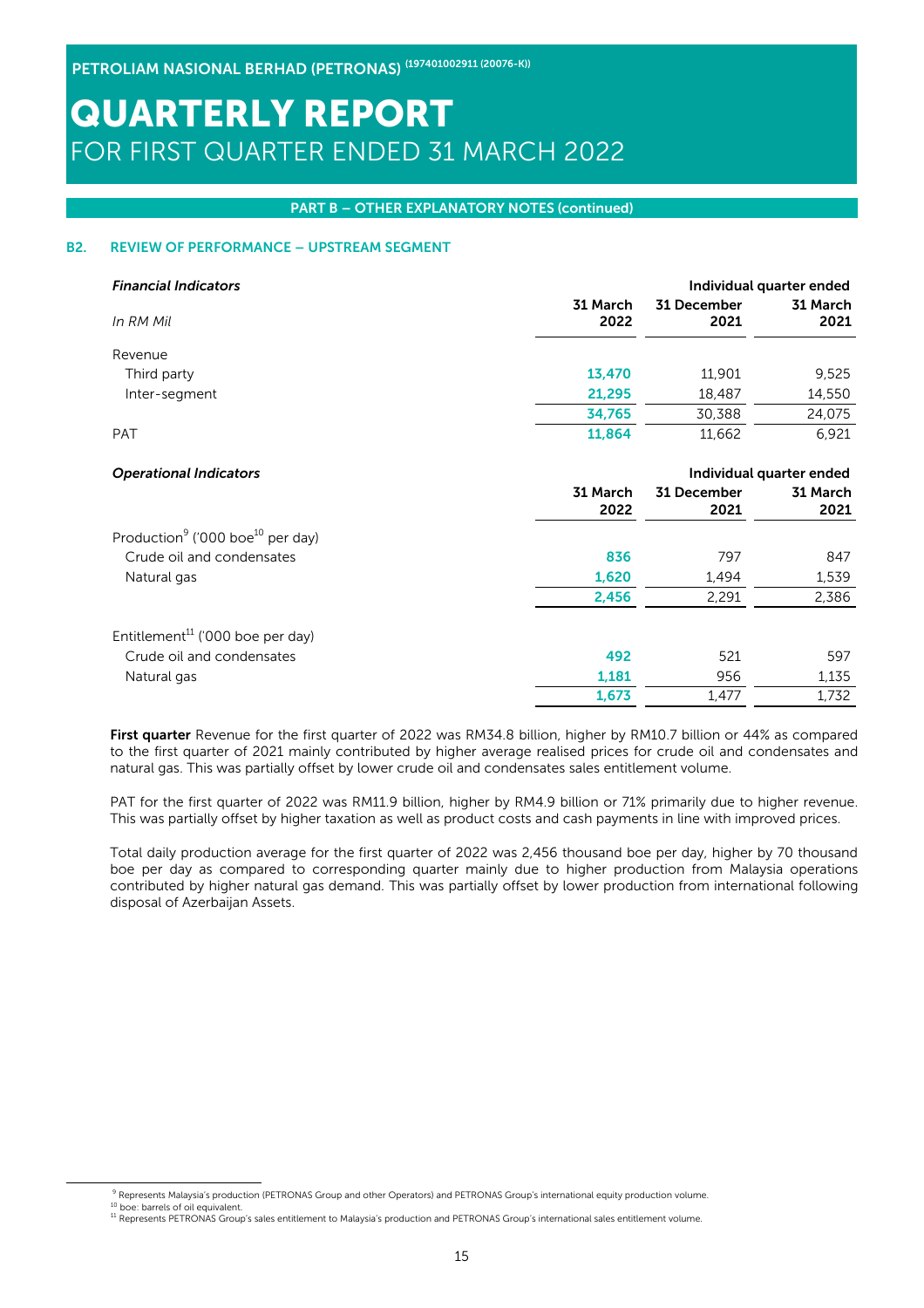#### PART B – OTHER EXPLANATORY NOTES (continued)

### B3. REVIEW OF PERFORMANCE – GAS SEGMENT

| <b>Financial Indicators</b>                              |                  |                     | Individual quarter ended |
|----------------------------------------------------------|------------------|---------------------|--------------------------|
|                                                          | 31 March<br>2022 | 31 December<br>2021 | 31 March<br>2021         |
| In RM Mil                                                |                  | Restated            | Restated                 |
| Revenue                                                  |                  |                     |                          |
| Third party                                              | 24,356           | 26.886              | 15,195                   |
| Inter-segment                                            | 3,153            | 3,632               | 1,968                    |
|                                                          | 27,509           | 30.518              | 17,163                   |
| <b>PAT</b>                                               | 8.444            | 7.766               | 2.041                    |
| <b>Operational Indicators</b>                            |                  |                     | Individual quarter ended |
|                                                          | 31 March         | 31 December         | 31 March                 |
|                                                          | 2022             | 2021                | 2021                     |
| Malaysia average sales gas volume (mmscfd) <sup>12</sup> | 2,632            | 2.681               | 2.445                    |

Gross LNG sales volume (million tonnes)<sup>13</sup> 8.93 8.93 8.93 8.13 8.93

First quarter Revenue for the first quarter of 2022 was RM27.5 billion, higher by RM10.3 billion or 60% as compared to the same quarter in 2021 as a result of improved LNG and processed gas average realised prices. This was partially offset by unfavourable volume impact from LNG sales.

PAT was RM8.4 billion against RM2.0 billion in the same quarter of 2021 primarily driven by higher revenue partially offset by higher product costs and taxation.

Malaysia average sales gas volume increased by 187 mmscfd mainly due to higher offtake from power sector in Peninsular Malaysia in line with higher demand for gas.

Gross LNG sales volume however declined by 0.55 million tonnes mainly due to lesser trading opportunities as compared to Q1 2021.

 $12$  mmscfd: million standard cubic feet per day.

<sup>&</sup>lt;sup>13</sup> Gross volume refers to all LNG sales inclusive of volume subsequently sold as sales gas.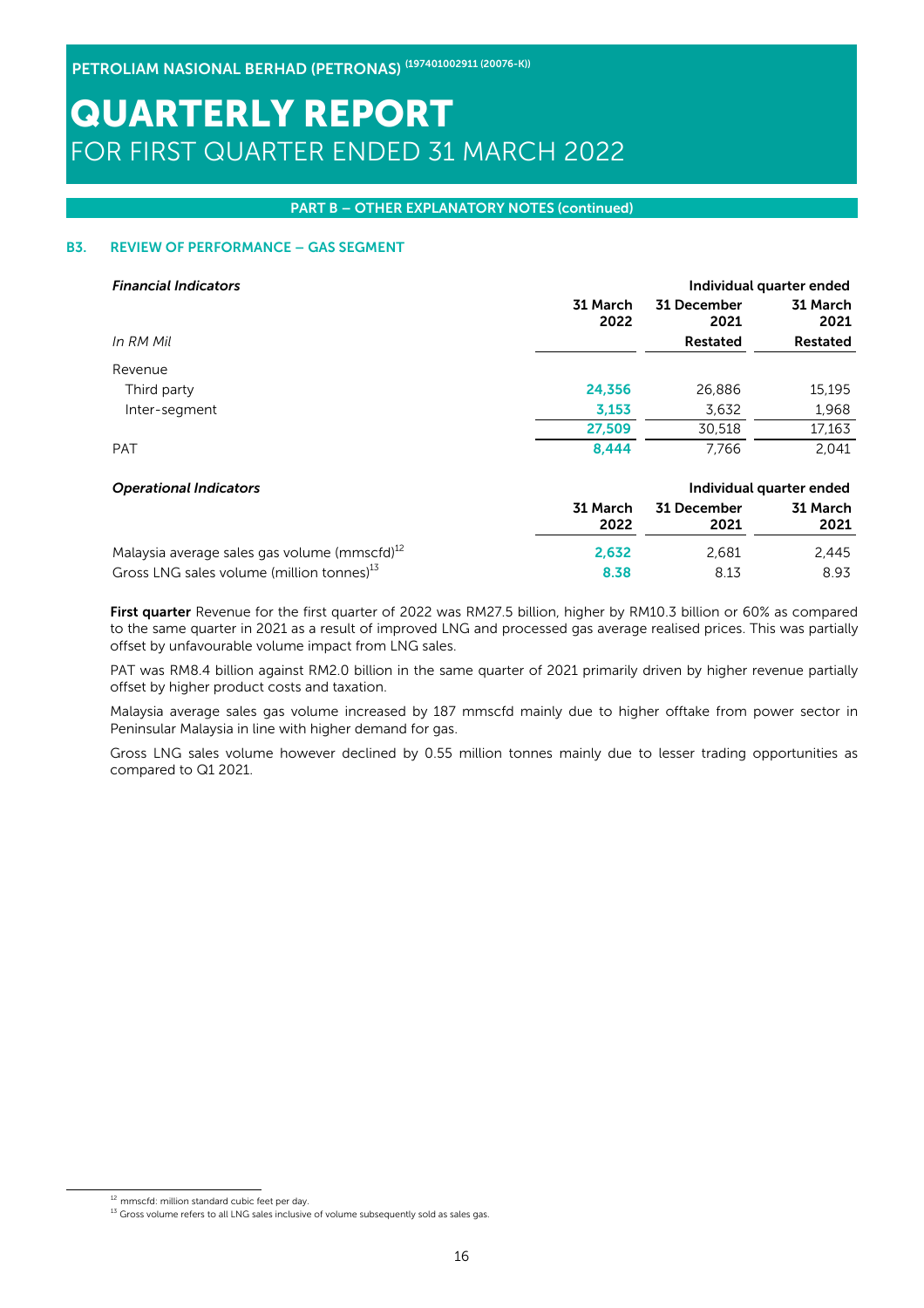### PART B – OTHER EXPLANATORY NOTES (continued)

### B4. REVIEW OF PERFORMANCE – DOWNSTREAM SEGMENT

| <b>Financial Indicators</b> |                  |                     | Individual quarter ended |
|-----------------------------|------------------|---------------------|--------------------------|
|                             | 31 March<br>2022 | 31 December<br>2021 | 31 March<br>2021         |
| In RM Mil                   |                  | Restated            | Restated                 |
| Revenue                     |                  |                     |                          |
| Third party                 | 37,674           | 34.543              | 25,135                   |
| Inter-segment               | 2,975            | 1,624               | 913                      |
|                             | 40,649           | 36,167              | 26,048                   |
| PAT/(LAT)                   | 5,056            | (2,344)             | 183                      |

| <b>Operational Indicators</b>                                  |                  |                     | Individual quarter ended |
|----------------------------------------------------------------|------------------|---------------------|--------------------------|
|                                                                | 31 March<br>2022 | 31 December<br>2021 | 31 March<br>2021         |
| Petroleum products sales volume (in million barrels)           | 58.3             | 67.9                | 59.4                     |
| Crude oil sales volume (in million barrels)                    | 30.4             | 272                 | 32.9                     |
| Petrochemical products sales volume (in million metric tonnes) | 1.9              | 21                  | 19                       |

First quarter Revenue for the first quarter of 2022 was RM40.6 billion, higher by RM14.6 billion or 56% as compared to the same quarter in 2021 underpinned by higher average realised prices for petroleum products, petrochemical products and crude oil.

PAT was RM5.1 billion as compared to RM0.2 billion in the first quarter of 2021, higher by RM4.9 billion primarily due to improved refining and petrochemical margins in line with favourable prices.

Petroleum products sales volume was 58.3 million barrels, lower by 1.1 million barrels impacted from statutory turnaround activities at a domestic refinery, partially offset by higher marketing volume. Crude oil sales volume was 30.4 million barrels, lower by 2.5 million barrels mainly due to lower marketing volume. Petrochemical products sales volume was comparable at 1.9 million metric tonnes.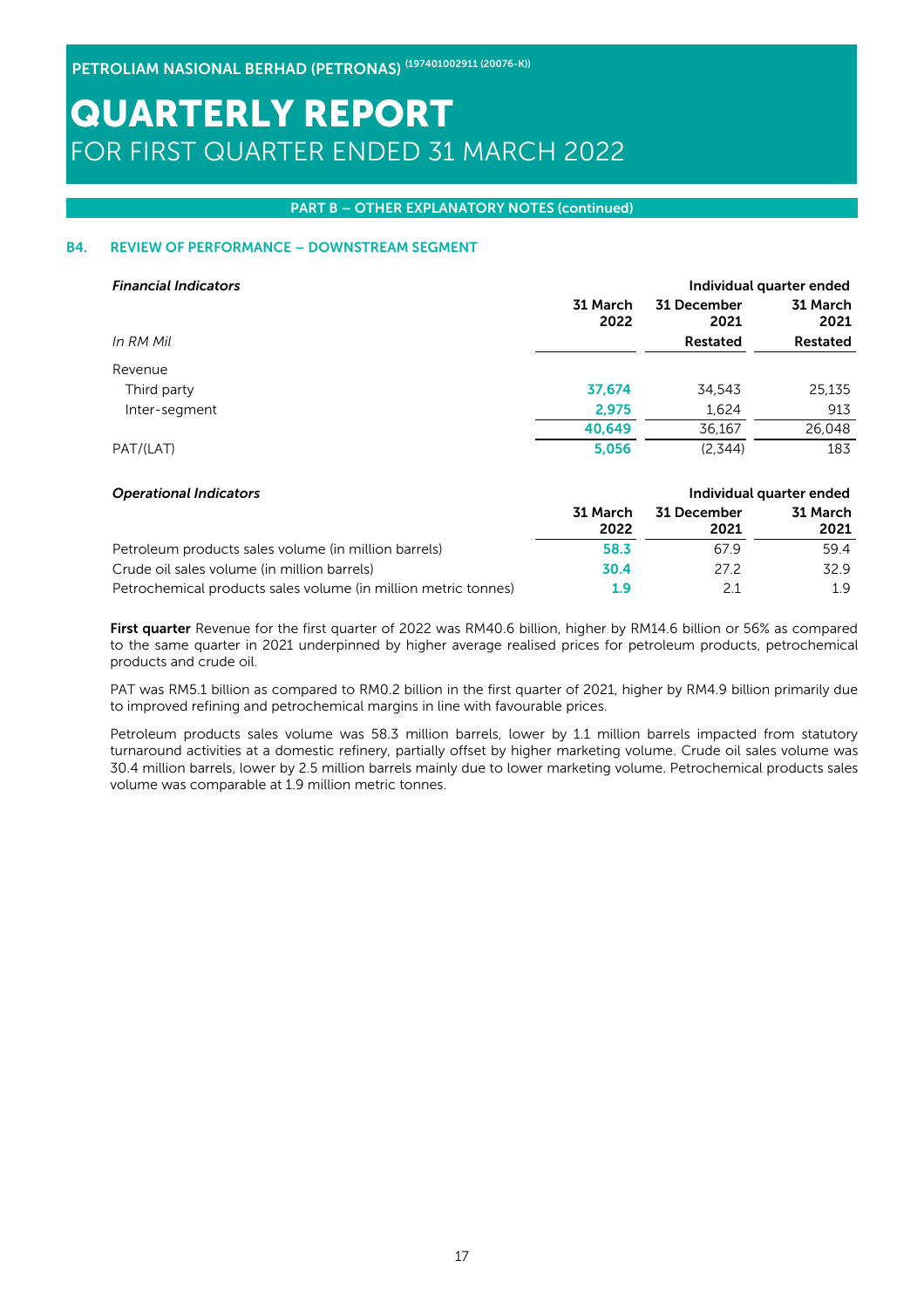#### PART B – OTHER EXPLANATORY NOTES (continued)

### B5. REVIEW OF PERFORMANCE – CORPORATE AND OTHERS SEGMENT

| <b>Financial Indicators</b> |                  |                  | Individual quarter ended |
|-----------------------------|------------------|------------------|--------------------------|
|                             | 31 March<br>2022 | 31 March<br>2021 |                          |
| In RM Mil                   |                  | Restated         | <b>Restated</b>          |
| Revenue                     |                  |                  |                          |
| Third party                 | 3,250            | 3,241            | 2,691                    |
| Inter-segment               | 1,065            | 1,554            | 1,159                    |
|                             | 4,315            | 4.795            | 3,850                    |
| (LAT)/PAT                   | (476)            | (1.977)          | 749                      |

First quarter Revenue for the first quarter of 2022 was RM4.3 billion, increased by RM0.5 billion or 12% as compared to the same quarter in 2021 mainly contributed by higher shipping related income.

LAT was RM0.5 billion as compared to PAT of RM0.7 billion in the same quarter last year was mainly due to higher operating expenditure despite higher revenue as mentioned above.

#### B6. COMPARISON WITH PRECEDING QUARTER'S RESULTS

|               |                  | Individual quarter ended |
|---------------|------------------|--------------------------|
|               | 31 March<br>2022 | 31 December<br>2021      |
| In RM Mil     |                  | Restated                 |
| Revenue       | 78,750           | 76,571                   |
| <b>EBITDA</b> | 39,550           | 28,083                   |
| <b>PAT</b>    | 23,435           | 15,735                   |

PETRONAS Group revenue improved by RM2.2 billion or 3% in the first quarter of 2022 as compared to the preceding quarter mainly attributable to favourable average realised prices negated by lower sales volume for major products.

EBITDA was RM39.6 billion, increased by RM11.5 billion or 41% in tandem with higher revenue coupled with lower product costs and operating expenditure.

PAT for the first quarter of 2022 was higher by RM7.7 billion or 49% in line with higher EBITDA as mentioned above partially offset by high impairment reversal in the preceding quarter and higher current quarter taxation. Excluding net impairment losses<sup>14</sup>, the Group would record a PAT of RM23.7 billion higher by RM7.9 billion or 50% as compared to RM15.8 billion in the preceding quarter.

### B7. COMMENTARY ON PROSPECTS

Despite favourable Quarter 1 performance, the high oil and gas prices are expected to remain vulnerable with increased volatility due to geopolitical and macro-economic uncertainties. PETRONAS will continue to strengthen our operational excellence to maximise value creation whilst intensifying our growth and sustainability agenda in Malaysia and internationally.

<sup>&</sup>lt;sup>14</sup> Includes impairment losses/write-off of exploration expenditure under intangible assets and provision for onerous contracts.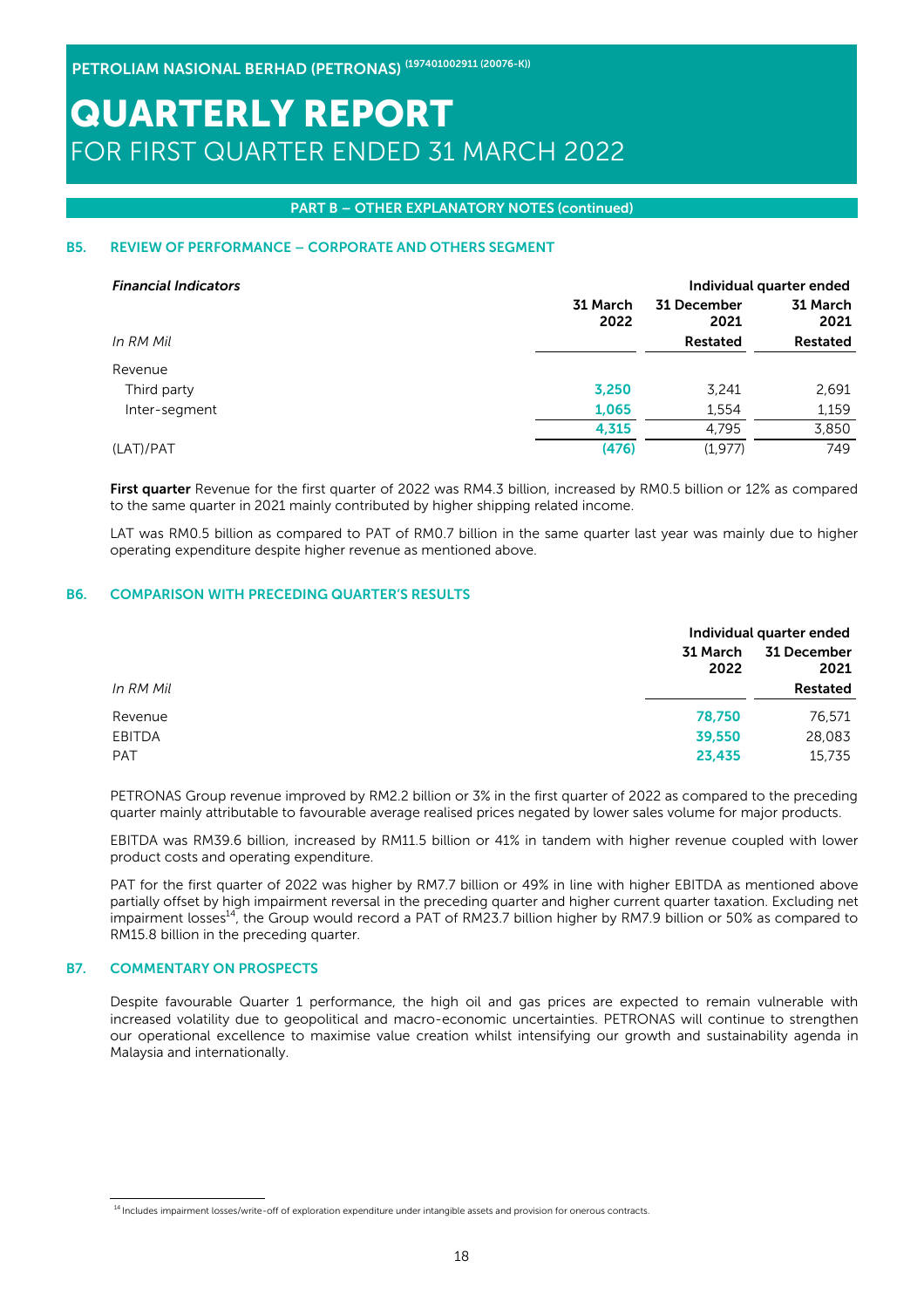#### PART B – OTHER EXPLANATORY NOTES (continued)

#### B8. TAXATION

|                                                   | Individual quarter ended | 31 March |
|---------------------------------------------------|--------------------------|----------|
| In RM Mil                                         | 2022                     | 2021     |
| <b>Current tax expenses</b>                       |                          |          |
| Malaysia                                          | 6,695                    | 5,941    |
| Overseas                                          | 579                      | 252      |
|                                                   | 7,274                    | 6,193    |
| Deferred tax expenses                             |                          |          |
| Origination and reversal of temporary differences | 400                      | (890)    |
|                                                   | 7,674                    | 5,303    |
|                                                   |                          |          |

The Group's effective tax rate for the current quarter was 25%, which is reflective of the various tax legislations within which the Group operates, including among others Petroleum (Income Tax) Act 1967 ("PITA"), Malaysia Income Tax Act 1967, Global Incentive for Trading ("GIFT") under Labuan Financial Services and Securities Act 2010, Labuan Business Activity Tax 1990 ("LBATA") and international tax legislations. Higher effective tax rate for the corresponding quarter was mainly attributable to prior year tax adjustments.

#### B9. CASH, FUND AND OTHER INVESTMENTS

|                           | As at<br>31 March | As at<br>31 December |
|---------------------------|-------------------|----------------------|
| $ln \,$ %                 | 2022              | 2021                 |
| <b>By Currency</b>        |                   |                      |
| <b>RM</b>                 | 52.0              | 52.3                 |
| <b>USD</b>                | 44.8              | 45.4                 |
| Others                    | 3.2               | 2.3                  |
|                           | 100.0             | 100.0                |
| By Maturity <sup>15</sup> |                   |                      |
| < 1 year                  | 95.0              | 94.3                 |
| 1 to 5 years              | 1.7               | 2.0                  |
| 5 to 10 years             | 3.3               | 3.7                  |
|                           | 100.0             | 100.0                |
| <b>By Type</b>            |                   |                      |
| Money market              | 93.2              | 92.5                 |
| Corporate bonds           | 4.6               | 5.0                  |
| Equities                  | 2.2               | 2.5                  |
|                           | 100.0             | 100.0                |

There was no material purchase and sale of quoted securities during the period under review.

 $^{15}$  Refers to instrument maturity dates; excludes equities.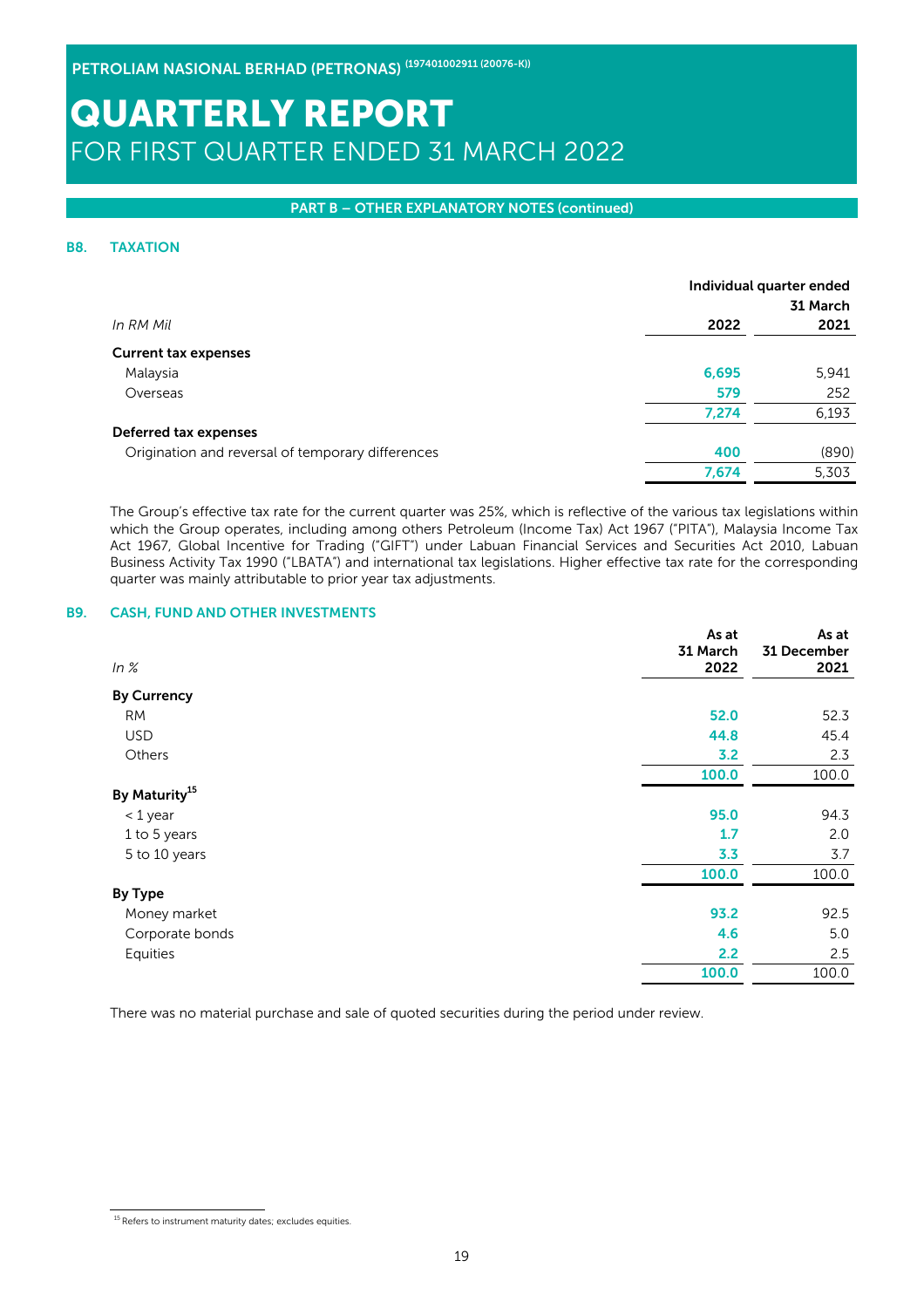#### PART B – OTHER EXPLANATORY NOTES (continued)

### B10. BORROWINGS

The details of the Group borrowings as at 31 March 2022 are as follows:

| In RM Mil                       |                         | As at<br>31 March<br>2022 | 31 December | As at<br>2021  |
|---------------------------------|-------------------------|---------------------------|-------------|----------------|
| <b>Non-Current</b>              |                         |                           |             |                |
| Term loans                      |                         | 16,351                    |             | 14,969         |
| Lease liabilities               |                         | 11,034                    |             | 11,498         |
| Notes and Bonds                 |                         | 54,735                    |             | 54,337         |
| Islamic financing facilities    |                         | 5,783                     |             | 5,815          |
| Total non-current borrowings    |                         | 87,903                    |             | 86,619         |
| Current                         |                         |                           |             |                |
| Term loans                      |                         | 5,664                     |             | 10,952         |
| Lease liabilities               |                         | 1,914                     |             | 1,345          |
| Notes and Bonds                 |                         | 4,203                     |             | 7,303          |
| Islamic financing facilities    |                         | 1,025                     |             | 857            |
| Revolving credits               |                         | 1,775                     |             | 637            |
| Bankers' acceptances            |                         | 138                       |             | 116            |
| <b>Bank overdrafts</b>          |                         | 1,019                     |             | $\overline{c}$ |
| <b>Total current borrowings</b> |                         | 15,738                    |             | 21,212         |
| <b>Total borrowings</b>         |                         | 103,641                   |             | 107,831        |
|                                 | As at                   |                           | As at       |                |
|                                 | 31 March                |                           | 31 December |                |
| In RM Mil                       | 2022                    | %                         | 2021        | $\%$           |
|                                 |                         |                           |             |                |
| <b>By Currency</b>              |                         |                           |             |                |
| <b>USD</b>                      | 85,181                  | 82.2                      | 90,748      | 84.1           |
| <b>RM</b>                       | 11,022                  | 10.6                      | 10,416      | 9.6            |
| <b>EUR</b>                      | 2,113                   | 2.0                       | 2,646       | 2.5            |
| ZAR                             | 3,170                   | 3.1                       | 1,955       | 1.8            |
| CAD                             | 357                     | 0.3                       | 357         | 0.3            |
| <b>INR</b>                      | 1,575                   | 1.5                       | 1,476       | 1.4            |
| <b>GBP</b>                      | 13                      | 0.1                       | 16          | 0.1            |
| Others                          | 210                     | 0.2                       | 217         | 0.2            |
|                                 | 103,641 100.0           |                           | 107,831     | 100.0          |
| <b>By Repayment Schedule</b>    |                         |                           |             |                |
| < 1 year                        | 15,738                  | 15.2                      | 21,212      | 19.7           |
| 1 to 5 years                    | 26,867                  | 25.9                      | 24,748      | 23.0           |
| 5 to 10 years                   | 25,994                  | 25.1                      | 23,100      | 21.3           |
| > 10 years                      | 35,042<br>103,641 100.0 | 33.8                      | 38,771      | 36.0<br>100.0  |

Drawdown of notes by the Group's entities were for general corporate purposes, financing capital expenditure, working capital and debt refinancing, as disclosed in Note A9.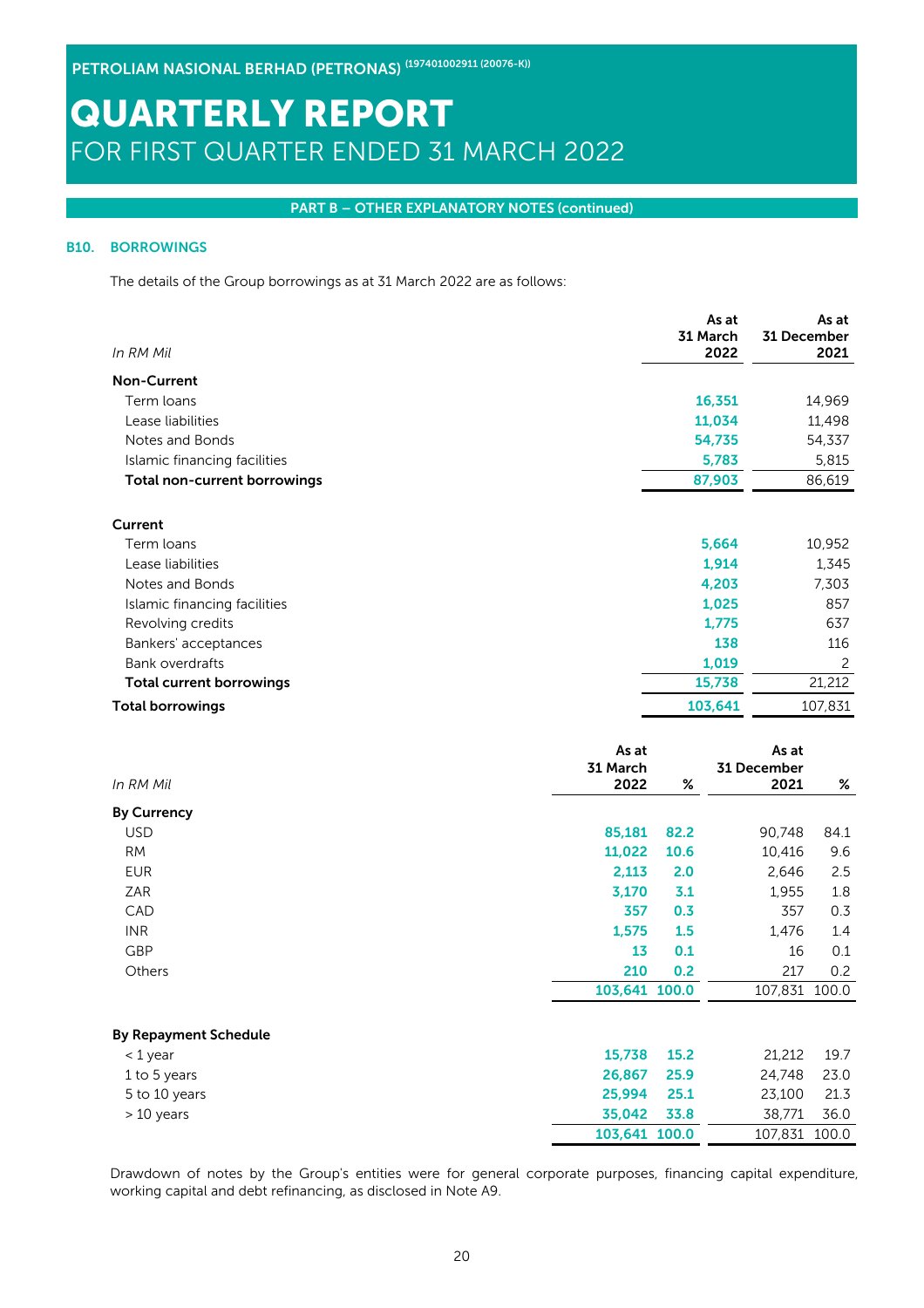### PART B – OTHER EXPLANATORY NOTES (continued)

### B11. PROFIT FOR THE PERIOD

|                                                                  | Individual quarter ended |          |
|------------------------------------------------------------------|--------------------------|----------|
|                                                                  |                          | 31 March |
| In RM Mil                                                        | 2022                     | 2021     |
| Included in profit for the period are the following charges:     |                          |          |
| Bad debts written off                                            | 1                        |          |
| Depreciation and amortisation                                    | 7,976                    | 8,269    |
| Loss on remeasurement of assets classified as held for sale      | 793                      |          |
| Loss on disposal of property, plant and equipments               | 331                      | 143      |
| Net impairment losses on:                                        |                          |          |
| - intangible assets                                              | 18                       |          |
| - loan and advances to a joint venture                           | 27                       |          |
| Net impairment/write-off on well costs <sup>16</sup>             |                          | 349      |
| Net inventories written down to net realisable value/written off | 14                       | 29       |
| Net loss on derivatives                                          | 1,323                    | 43       |
| Property, plant and equipment written off                        | 295                      | 1        |
| and credits:                                                     |                          |          |
| Bad debts recovered                                              | 1                        | 1        |
| Dividend income                                                  | 169                      | 10       |
| Gain on disposal of:                                             |                          |          |
| - property, plant and equipment                                  | 7                        | 567      |
| - investment in a subsidiary                                     | 136                      |          |
| Interest income                                                  | 790                      | 777      |
| Net change in contract liabilities                               | 41                       | 104      |
| Net gain on foreign exchange                                     | 537                      | 514      |
| Reversal of impairment losses on:                                |                          |          |
| - property, plant and equipment                                  |                          | 36       |
| - receivables                                                    | 42                       | 147      |
| Reversal of inventories written down to net realisable value     | 26                       | 54       |

 $16$  Comprises net impairment losses and write-off of exploration expenditure under intangible assets.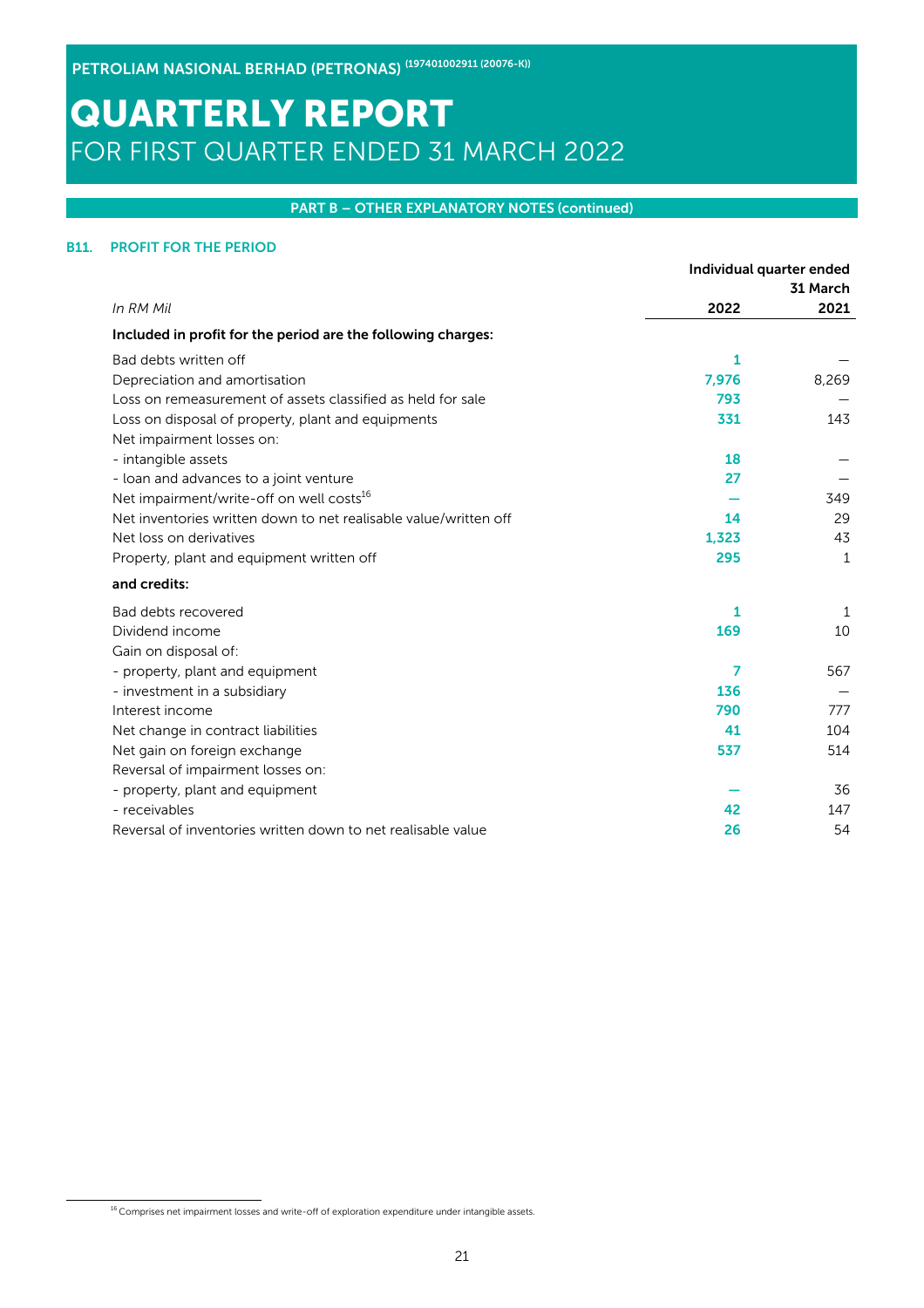PETROLIAM NASIONAL BERHAD (PETRONAS) (197401002911 (20076-K))

# QUARTERLY REPORT FOR FIRST QUARTER ENDED 31 MARCH 2022

### PART B – OTHER EXPLANATORY NOTES (continued)

### B12. EXCHANGE RATES

|              |          |             | Individual quarter ended |
|--------------|----------|-------------|--------------------------|
|              | 31 March | 31 December | 31 March                 |
| US Dollar/RM | 2022     | 2021        | 2021                     |
| Average rate | 4.1925   | 4.1848      | 4.0647                   |
| Closing rate | 4.2030   | 4.1740      | 4.1530                   |

### By order of the Board

Intan Shafinas (Tuty) Hussain (LS0009774) Company Secretary Kuala Lumpur 30 May 2022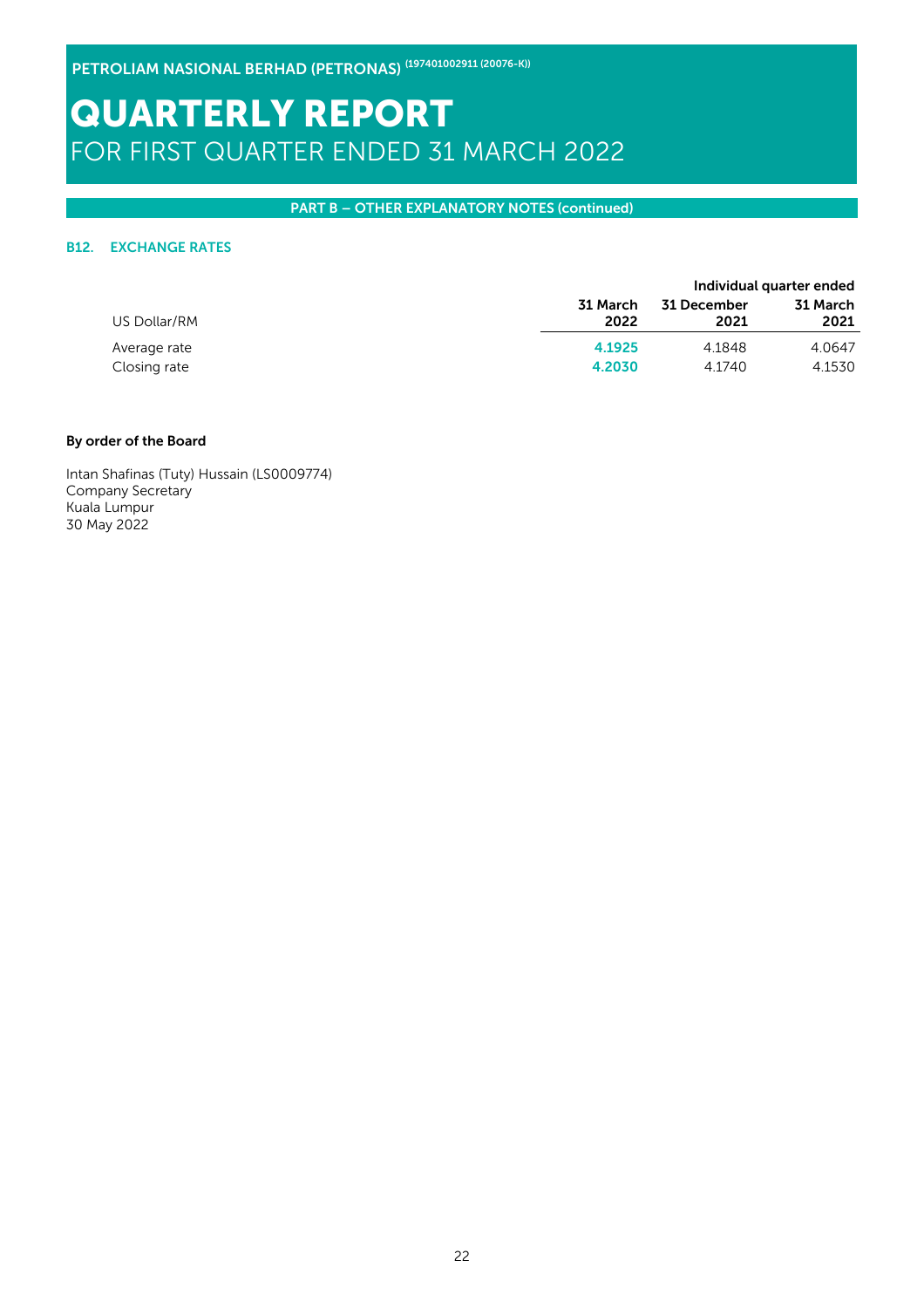### APPENDIX 1 – IMPACT OF ADOPTION OF PRONOUNCEMENTS

a. Reconciliation of consolidated statement of profit or loss and other comprehensive income for individual quarter ended 31 March 2021.

| In RM Mil                                                                                                    | As previously<br>reported | <b>Effect of</b><br>change in<br>accounting<br>policies | As restated |
|--------------------------------------------------------------------------------------------------------------|---------------------------|---------------------------------------------------------|-------------|
| Revenue <sup>17</sup>                                                                                        | 52.546                    |                                                         | 52,546      |
| Cost of revenue                                                                                              | (33,826)                  | (50)                                                    | (33, 876)   |
| <b>Gross profit</b>                                                                                          | 18,720                    | (50)                                                    | 18,670      |
| <b>Operating profit</b>                                                                                      | 15,351                    | (50)                                                    | 15,301      |
| Share of profit after tax and non-controlling interests of equity<br>accounted associates and joint ventures | 383                       | (24)                                                    | 359         |
| <b>Profit before taxation</b>                                                                                | 14.598                    | (74)                                                    | 14,524      |
| <b>PROFIT FOR THE PERIOD</b>                                                                                 | 9,295                     | (74)                                                    | 9,221       |
|                                                                                                              |                           |                                                         |             |

b. Reconciliation of consolidated statement of profit or loss and other comprehensive income for individual quarter ended 31 December 2021.

| In RM Mil                                                                                                                  | As previously<br>reported | <b>Effect of</b><br>change in<br>accounting<br>policies | As restated |
|----------------------------------------------------------------------------------------------------------------------------|---------------------------|---------------------------------------------------------|-------------|
| Revenue <sup>17</sup>                                                                                                      | 76,571                    |                                                         | 76,571      |
| Cost of revenue <sup>17</sup>                                                                                              | (48, 175)                 |                                                         | (48, 175)   |
| <b>Gross profit</b>                                                                                                        | 28,396                    |                                                         | 28,396      |
| Net reversal of impairment                                                                                                 | 347                       | 2.378                                                   | 2.725       |
| <b>Operating profit</b>                                                                                                    | 20.594                    | 2.378                                                   | 22.972      |
| Share of profit after tax and non-controlling interests of equity<br>accounted associates and joint ventures <sup>17</sup> | 486                       |                                                         | 486         |
| <b>Profit before taxation</b>                                                                                              | 20,030                    | 2,378                                                   | 22,408      |
| <b>PROFIT FOR THE PERIOD</b>                                                                                               | 13,357                    | 2,378                                                   | 15,735      |

<sup>&</sup>lt;sup>17</sup> Comprises impact of less than RM1 million.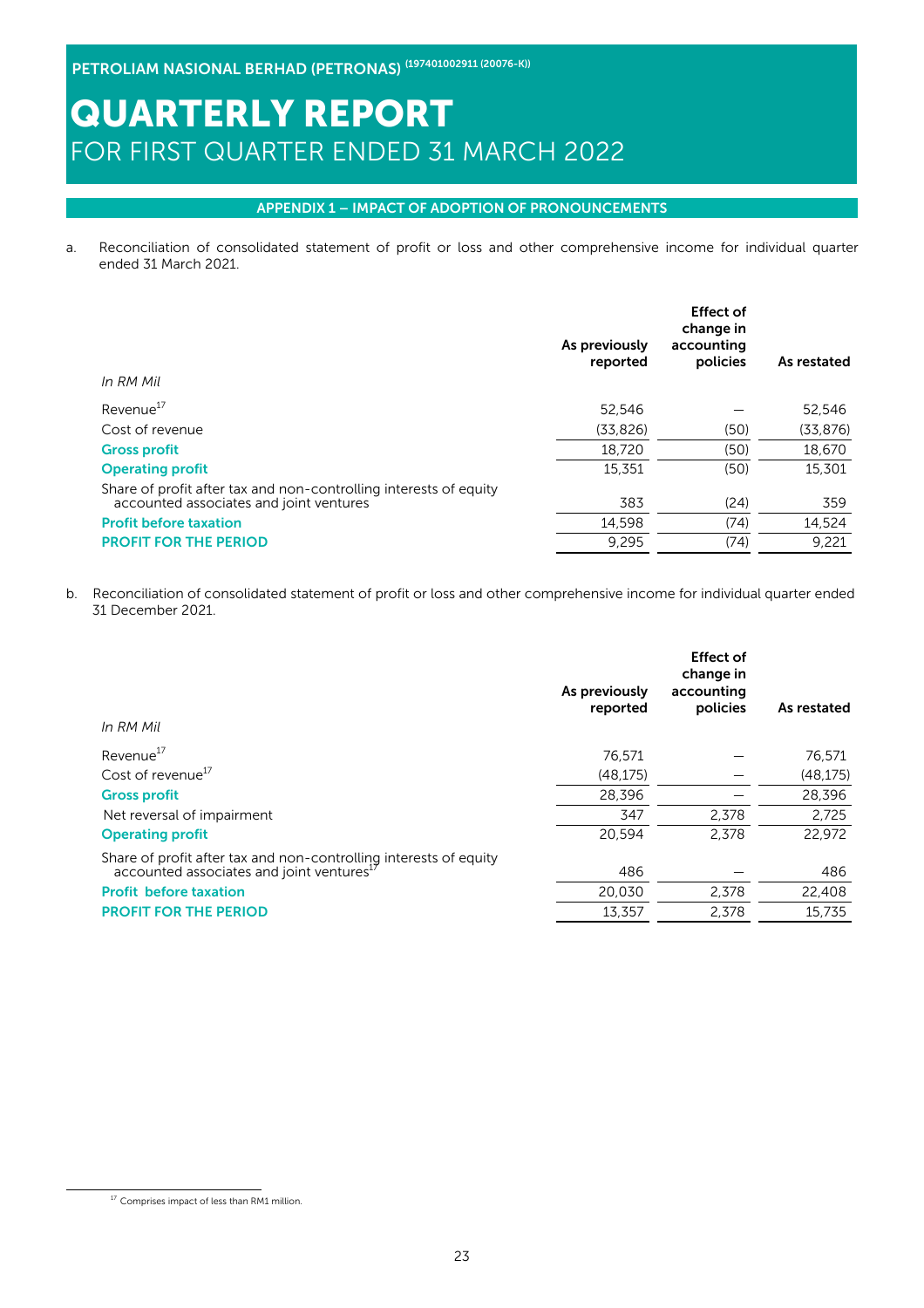### APPENDIX 1 – IMPACT OF ADOPTION OF PRONOUNCEMENTS (continued)

c. Reconciliation of consolidated statement of financial position as at 31 December 2021.

| In RM Mil                                    | As previously<br>reported | <b>Effect of</b><br>change in<br>accounting<br>policies | As restated |
|----------------------------------------------|---------------------------|---------------------------------------------------------|-------------|
| 31.12.2021                                   |                           |                                                         |             |
| <b>ASSETS</b>                                |                           |                                                         |             |
| Property, plant and equipment                | 282,898                   | 1,715                                                   | 284,613     |
| Investments in associates and joint ventures | 9,229                     | (1,768)                                                 | 7,461       |
| <b>TOTAL NON-CURRENT ASSETS</b>              | 382,377                   | (53)                                                    | 382,324     |
|                                              |                           |                                                         |             |
| <b>TOTAL CURRENT ASSETS</b>                  | 252,627                   |                                                         | 252,627     |
| <b>TOTAL ASSETS</b>                          | 635,004                   | (53)                                                    | 634,951     |
| <b>EQUITY</b>                                |                           |                                                         |             |
| Share capital                                | 100                       |                                                         | 100         |
| Reserves                                     | 350,756                   | (53)                                                    | 350,703     |
| Non-controlling interests                    | 53,484                    |                                                         | 53,484      |
| <b>TOTAL EQUITY</b>                          | 404,340                   | (53)                                                    | 404,287     |
| <b>TOTAL LIABILITIES</b>                     | 230,664                   |                                                         | 230,664     |
| <b>TOTAL EQUITY AND LIABILITIES</b>          | 635,004                   | (53)                                                    | 634,951     |